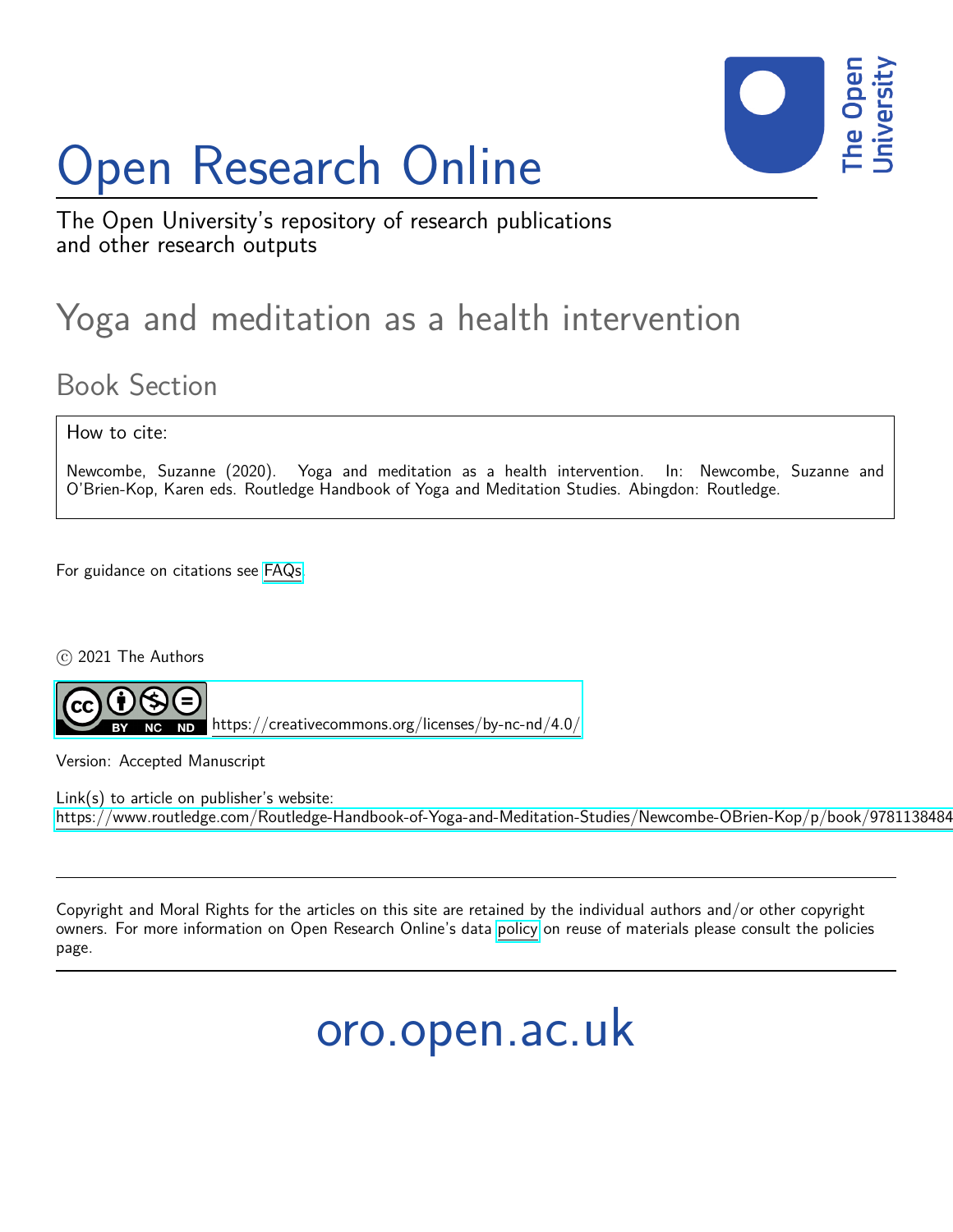#### **Chapter 12: Yoga and Meditation as a Health Intervention<sup>1</sup>**

Suzanne Newcombe ORCID: 0000-0003-4348-196X

#### **Abstract**

Yoga and meditation have been increasingly promoted as healthcare interventions by the Indian government. This chapter will argue that one distinct feature of yoga and meditation as a therapeutic intervention in India is how meditation is subsumed into a 'yogic' intervention rather than being presented as a secular one. It will briefly outline some of the historical entanglements between yoga, meditation and other forms of indigenous medical systems (IMS) of the sub-continent and briefly explore the contemporary popularity and accessibility of yoga and meditation as a health intervention in contemporary India.

#### **Introduction**

Yoga and meditation have been increasingly promoted as healthcare interventions by the Indian government. In 2014, a department of Ayurveda, Yoga and Naturopathy, Unani, Siddha and Homoeopathy (AYUSH) was raised to the level of an independent ministry, unambiguously positioning the Indian government as supporting a collection of 'indigenous' traditions as medical interventions. However, this event is predicated on a much longer, but inconsistent history of support for indigenous medical traditions from the government of India, various regional and municipal governments, princely states and ascetic orders.

This chapter is organised into three mains sections: the first explains the contemporary structural positioning of yoga and meditation as interventions for health by the Indian government. The second section explores some of the historical entanglements between yogic and meditative traditions as healthcare provision within the subcontinent. The third section will provide insight into contemporary popular experiences of yoga and meditation as health and wellbeing practices.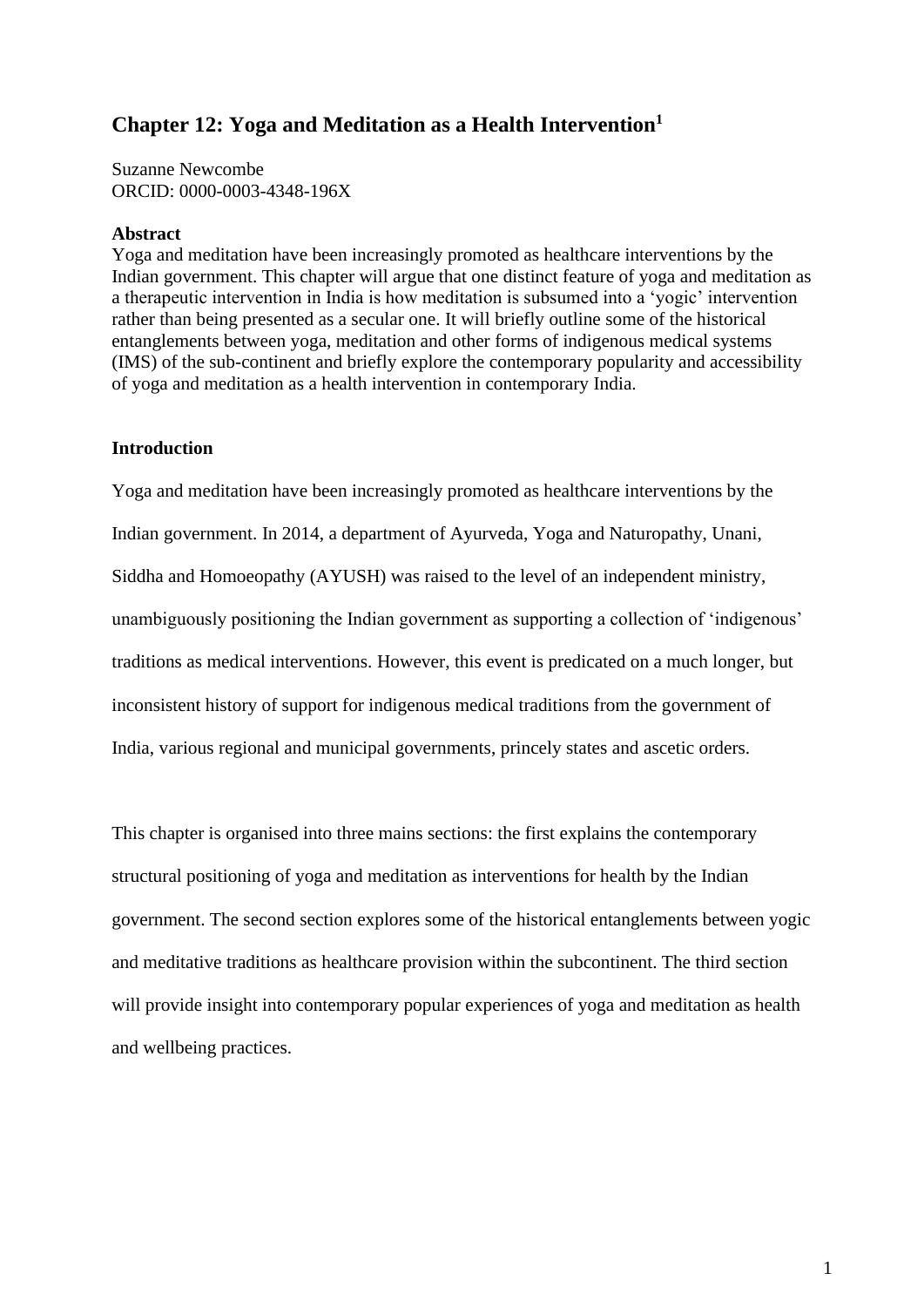#### **Yoga and meditation in AYUSH**

During the colonial period and in post-Independence India, government sponsorship of indigenous forms of healthcare in the Indian subcontinent has been inconsistent, with many regional variations (Barois, Newcombe and Wujastyk forthcoming; Brass 1972; Priya 2005). The twenty-first century has seen India's central government more consistently present an ambition for uniting yogic and ayurvedic interventions as well as attempting to achieve more national conformity of content and standards. As Abraham has described, recent developments show that the promotion of Indian indigenous systems of medicine is 'increasingly being driven by narrow political interests and by the dictates of global markets…reflected in the focus on the export' of a few products (Abraham 2005: 211). Attempts to get a grip on the contemporary positioning of yoga as a health intervention in India can quickly become overwhelmed with facts and figures of numbers of institutions, beds and exports (e.g. GOI 2010 and Priya 2005). This emphasis on the quantitative in official publications masks the great diversity of provision and experience of healthcare with interventions in this broad area.

Yoga was officially recognised as a component of indigenous medicine in the formation of the Central Council of Research for Yoga and Naturopathy in 1978 (a pairing that will be discussed further below). In 2003, the Ministry of Health recognised a unified Department of Ayurveda, Yoga and Naturopathy, Unani, Siddha and Homoeopathy (AYUSH). With this department being raised to the level of independent ministry in 2014, yoga and ayurveda have become ever-more institutionally intertwined. Contemporary Indian university syllabi for the Bachelors in Ayurvedic Medicine and Surgery (BAMS) require undergraduate syllabuses and graduate programmes to cover a basic understanding of Patañjali's formulation of yoga as well as of therapeutic applications of *āsana* and *prānāyāma* (CCIM 2014).<sup>2</sup> This

2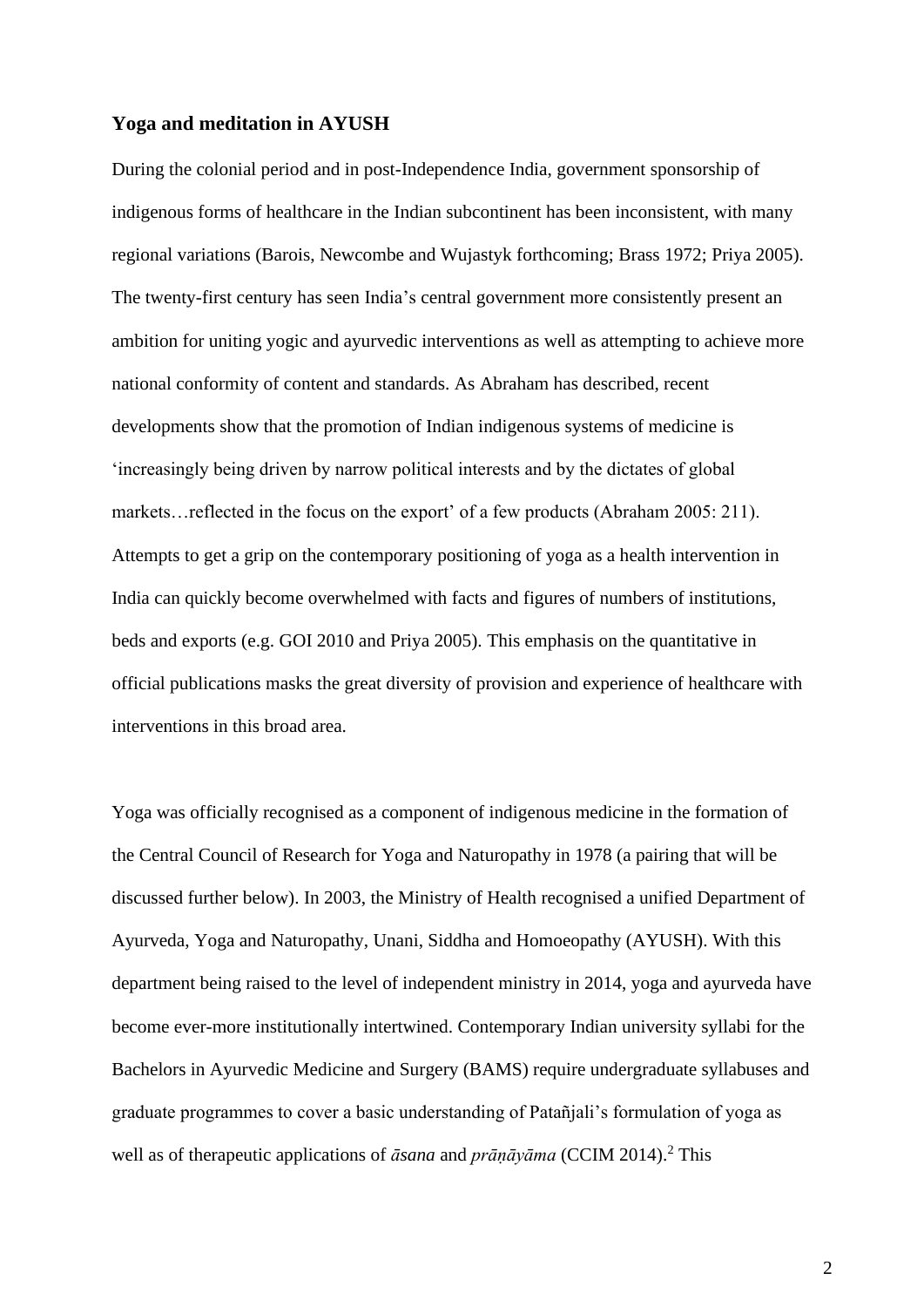incorporation of *āsana* and *prāṇāyāma* as ayurvedic interventions in government-approved training syllabuses is a contemporary innovation. The change appears to be largely a direct response to global market trends rather than being a natural extension of a historically complex dialogue between yoga and ayurveda. Although there have been many areas of overlap, in general ayurvedic, siddha and yogic systems of treating bodily suffering offer distinct ontological frameworks and practical techniques. While there is much more consistency within ayurveda and siddha than yogic systems per se, it is extremely important to note that all of these traditions are best understood as being internally plural and diverse (Lambert 2018; Sujatha 2020).

From the nineteenth century, yogis and ascetics have been tested with biomedical tools measuring pulse rates, blood pressure, respiration, and more recently with various brainimaging technologies. Early attempts were an attempt to explore and verify claims of yogic 'attainments' (*siddhis*) and yogic 'cures' by biomedical criteria (early examples include Paul 1850 and Philly 1897). Biomedically-framed measurements of yogic health claims were applied more consistently from the 1920s onwards. This was particularly evident in *Yoga Mīmāṃsā*, the first and longest-running periodical of this nature, which has been published out of Kuvalayananda's Kaivalyadhama Institute in Maharashtra since 1924. For many years this was the primary place in India for biomedical research on the effects of yoga, and the journal had wide circulation among English speakers across the globe (Alter 2004: 73-108; Goldberg 2016: 97-99).

More recently, the Swami Vivekananda Yoga Anusandhana Samsthana (S-VYASA) – the first nationally accredited 'Yoga University' in India (founded in 1986) – has been publishing the results of its research into the efficacy of yoga as therapy in its in-house, open-access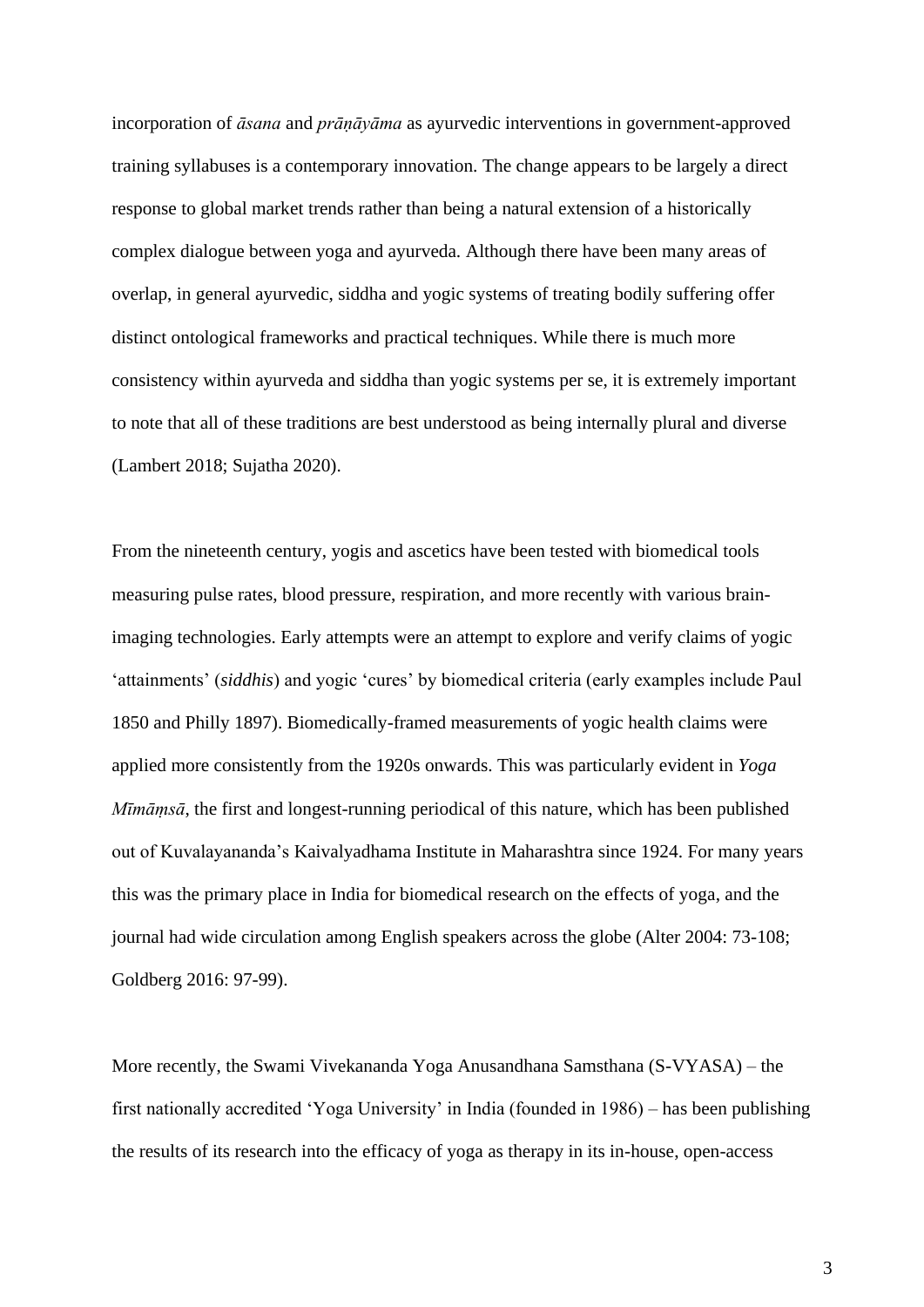journal, the *International Journal of Yoga* (2008-). S-VYASA's journal explores yoga in the paradigm of the 'life sciences', focusing in particular on the mechanisms of yoga, physiological changes and therapeutic benefits (S-VYAS 2020). However, research studies on the efficacy of yoga have been conducted throughout India by many different institutions doing active research into AYUSH. Throughout the history of the Indian state, Abraham notes, government funding has largely gone into institutions and individuals that have an agenda of either 1. creating more 'scientifically' verified articulations of indigenous systems of medicine (ISM) or 2. to those rhetorically 'reasserting its traditional roots' (Abraham 2005: 211).

A pivotal figure to capitalize on an international interest in yoga as a health intervention at a global scale was the Maharishi Mahesh Yogi (1918–2008). The Maharishi achieved unheard of popularity after attracting the attention of the world-famous band The Beatles for a short period in 1967–68. The Maharishi's teachings in the 1960s were focused on a mantra-based meditation given to initiates in a private 'Vedic' ceremony. Trademarked as 'Transcendental Meditation' or 'TM', these teachings were presented as scientific in promotional materials (Maharishi 1968) and quickly became very popular in the United States and elsewhere in Europe and across the globe (Bainbridge 1997:188-9). The place of meditation as a central component within the Maharishi's greater revival of 'Vedic' arts was markedly influential – in addition to his unprecedented global success at promoting meditation, yoga and commercial products. The Maharishi's organizations, $3$  poured significant sums of money into researching and promoting the universal benefits of 'Vedic Science' – which first and foremost rested on the practice of Transcendental Meditation. Research studies, many of which have been conducted and funded by Maharishi-affiliated organisations, have shown Transcendental Meditation practices to have effects on lowering blood pressure, assisting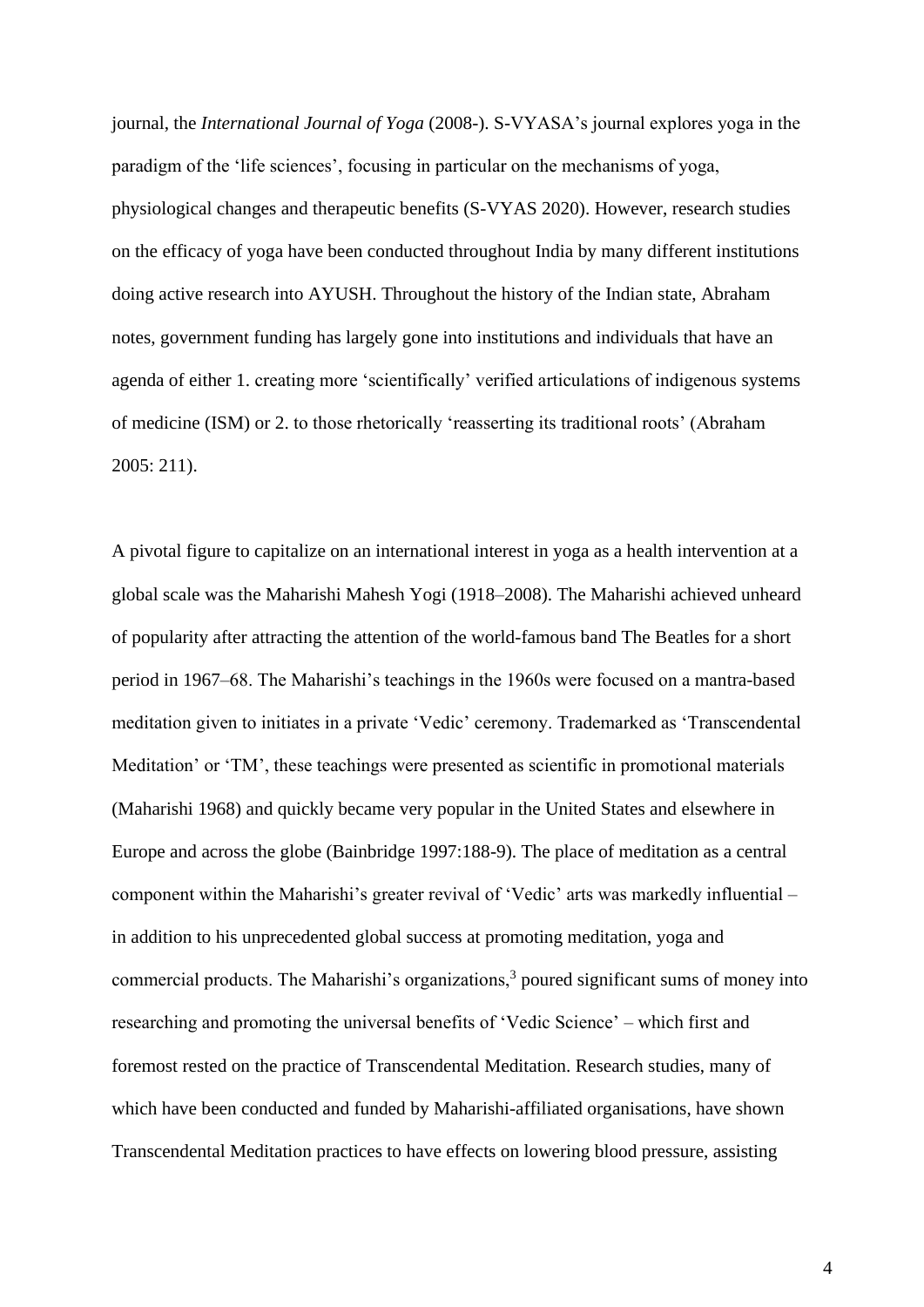with the management of diabetes, reducing insomnia and feelings of anxiety, amongst other specific measures (e.g., Forem 1974; Maharishi 1968; Chalmers 1991; Maharishi International University 1998 and Balaji, Varne and Ali 2012).

In America and Europe, medical attention initially went into exploring the healing potential of meditative techniques. In particular, Herbert Benson and Miriam Klipper's seminal book *The Relaxation Response* (1975) showed how generic meditation and relaxation techniques yielded measurable improvements in lowering blood pressure and reducing feelings of stress. This research was a direct response to the TM-funded researcher specifically promoting the Maharishi's organization and established a broader, untrademarked basis of the medical benefits of meditation-based, relaxation interventions.<sup>4</sup> In the United States, this finding resulted in a secondary wave of meditation-focused health interventions, especially in the eventual creation of the highly influential Mindfulness Based Cognitive Therapy (MBCT). In the next few decades, the majority of biomedical research in the United States on the health effects of meditation shifted interventions from the 'TM/Hindu' intervention to more secular-Buddhist based interventions.<sup>5</sup> The 1977 US Supreme Court decision that TM was a religious technique which could not be taught in publicly-funded schools firmly established this as a religious, rather than secular biomedical intervention (Malnak vs. Yogi 1977). This limited the organizations' global expansion, particularly in more overtly secular contexts.

However, the exploration of meditation as a technique for health and healing took on a different focus within the Indian subcontinent. In India, the Maharishi's intervention significantly (re)established 'mental techniques' as the lost heart of 'Vedic Science' – and an essential component of the 'true sense and value' of Indian ayurvedic traditions (Jeannotat 2008: 289). Through the figure of the Maharishi (who was previously a disciple of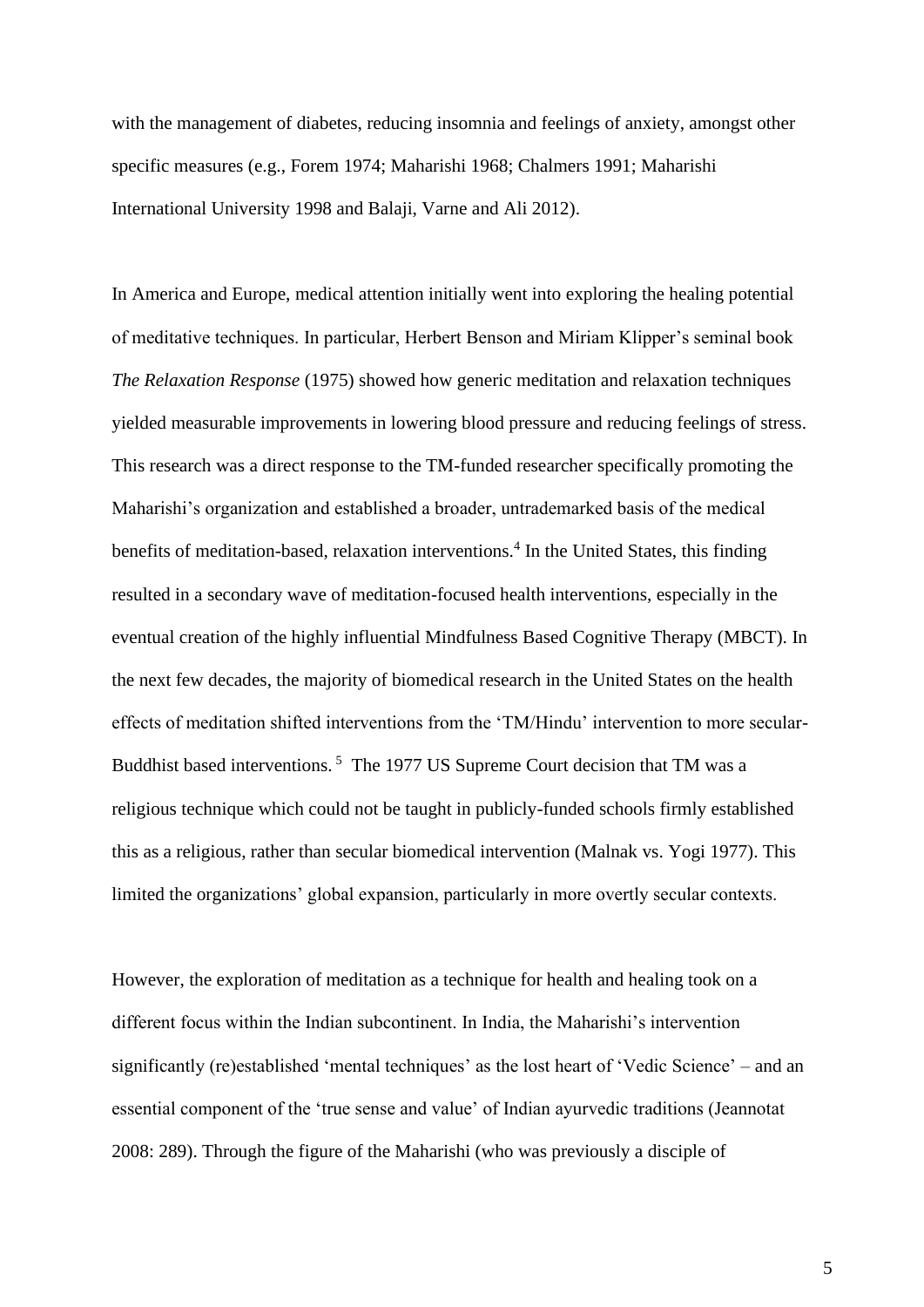Śāntānanda Saraswatī (d. 1997), the Śaṅkarācārya of Jyotirmaṭh) the image of the yogi was transformed in the Indian imagination: he represented an India that was simultaneously modern and traditional, scientific and spiritual. The Maharishi attracted international and celebrity interest. Following this trend, in India, meditation has not been framed as an independent healthcare intervention. Rather, from the 1970s onwards, meditation is included by the Indian government as a part of 'yogic' interventions. This is evident from the headline status given to the work of the Maharishi, Aurobindo, and Dhirendra Brahmachari at the 1975 conference on 'Yoga, Science and Man' sponsored by the Indian Government in New Delhi (Kothari 1975).

From the late 1970s, the Maharishi began researching ayurveda and ayurvedic pharmaceuticals and established 'Ayur-Vedic' branded products around 1984 (Jeannotat 2008). From this period onwards, there has been a 'mushrooming of ayurvedic luxury resorts, sspas and retreats across many of India's tourist destinations' which offer 'expensive "relaxation" and "rejuvenation" therapy, yoga and meditation sessions, lifestyle advice, as well as beauty treatments, to affluent clients, mostly (though not exclusively) from overseas' (Warrier 2011: 86; see also Zimmermann 1992 and Zysk 2001). The Maharishi's commercial and ideological initiatives, promoting the revival of many arms of 'Vedic Science' under the trademarked 'Maharishi' name, associated yoga and ayurveda with international fame and fortune for Indians.

With the Bharatiya Janata Party's rise to power in 2014, the government's enthusiastic promotion of yoga and ayurveda has created an explicit political association of yoga and AYUSH therapies with 'Hindutva' (or 'Hindu-ness') – a term with charged political currency. India is a very diverse nation and yet, far from all of the population being legally defined as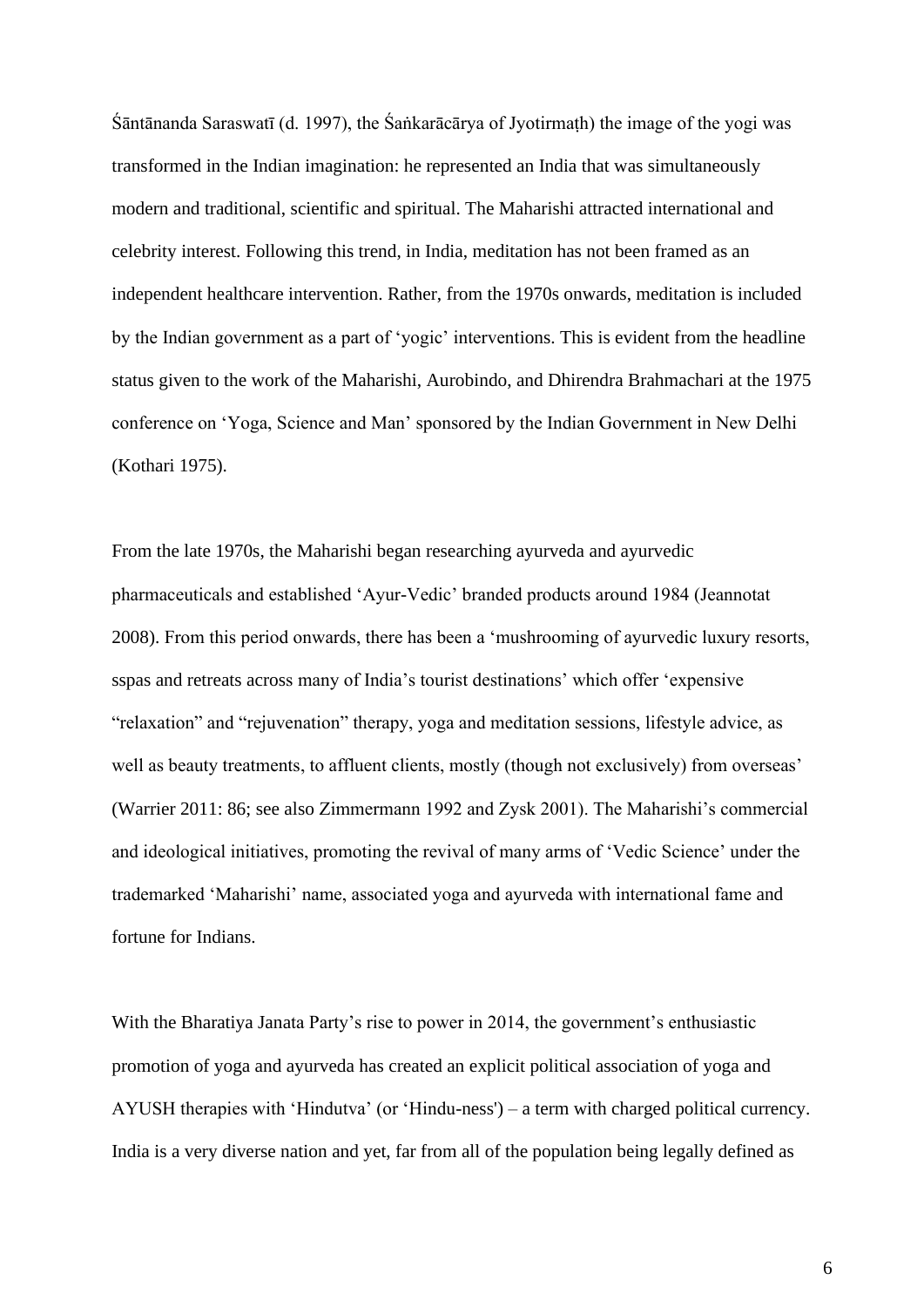Hindu under Indian family law identifies as Hindu (Hindu Marriage Act 1955). Meanwhile many Indians who are happy to identify as Hindu might have a complex relationship with the BJP's understanding of Hinduism. This situation creates a politically charged undercurrent to the promotion of yoga and meditation for health and wellbeing, despite unifying and reassuring official rhetoric surrounding these practices. Contemporary AYUSH definitions of yoga combine spirituality and science in a united quest for mind-body unity and transcendent health that incorporates meditation (AYUSH 2017: 5).

This constellation of (biomedical) science, meditation, yoga (or yogis) and Ayurveda, which was largely pioneered by the Maharishi, continues under current AYUSH initiatives. For example, the guru Sri Sri Ravi Shankar (b. 1956) (who was a student of the Maharishi) markets a specific *prāṇāyāma* (Surdarshan Kriya™), a programme of yoga *āsana* as well as a Sri Sri branded line of ayurvedic remedies. Meditation is subsumed under yogic interventions for health, e.g. Sri Sri Yoga is described as offering:

a holistic way of life that integrates all elements of ancient knowledge of Yoga, to make a prayerful discipline uniting the body, mind and soul. Along with the series of simple yet effective yoga postures and breathing techniques, a greater emphasis is placed on the inner experience of meditation, for the well-being of mind. The programs quickly restore balance by helping to strengthen the body, calm the mind, regain focus and improve self-confidence (artofliving.org 2015).

Politically, subsuming the category of meditation-based interventions into state approved 'yogic' ones creates a particular narrative in a charged environment of a very diverse nation. This framing helps to support a vision of (Hindu) national unity and yoga as a promotable export in the healthcare context. In addition to a wide variety of unregulated ingenious health interventions available on the private market, AYUSH-approved forms of yoga may operate as part of an informal fee-based economy, run charitable outreach projects, offer interventions in government-funded hospitals as well as be subsidised by some private insurance companies within India (PTI 2018).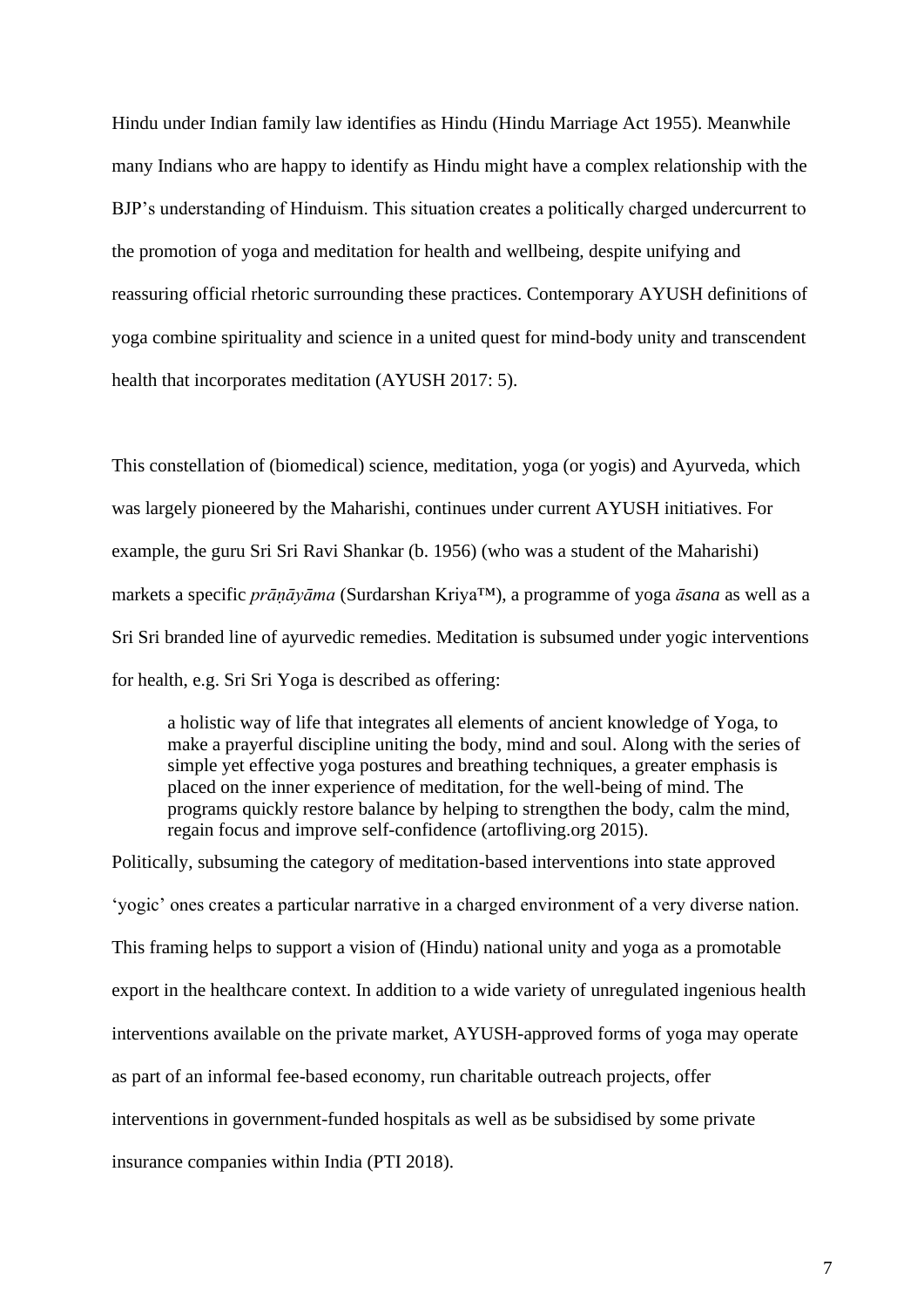Within India, yogic therapeutic interventions are typically described as 'Patañjali' or 'Hatha' with a vague idea that all kinds of yoga are 'one'. However, these generic terms might be used to promote specific teachings from a variety of different lineages (both traditional and more innovative). Within the broad collection of practices associated with 'yoga' and 'meditation', some techniques will have very different aims and effects than others. This diversity is often in the presentation of yogic interventions in the healthcare context where 'mind-body' integration (however obtained) is often presented as a remedy for pain if not a panacea for all 'dis-ease.'

There are also methodological problems in judging yoga, meditation and other AYUSH traditions as biomedically effective. Considering yoga in particular, there is a lack of standardization of what exactly a 'yogic intervention' entails as well as a lack of standardization of 'dose' (how much and how often 'yoga' is prescribed) and a lack of systematic control for 'confounds' or other factors that may be responsible for positive statistical associations suggesting efficacy (Elwy et al. 2014; Jeter et al. 2015; Patwardhan 2016). In the context of indigenous systems of medicine like ayurveda and siddha, any interventions prescribing meditation, *āsana* or *prāṇāyāma* techniques as part of a treatment is likely to also include dietary advice, herbal compounds and perhaps other therapeutic measures such as massages, emetics, steam or oil treatments. As Sujatha and Abraham argue, 'the laboratory is not suitable for evaluating multimodal therapies of indigenous systems of medicine' (2012: 29). Therefore, the emphasis on biomedical 'gold standards' in determining the efficacy of therapies and devising training systems for therapists has led to a distortion of indigenous systems of medicine towards standardised products and services.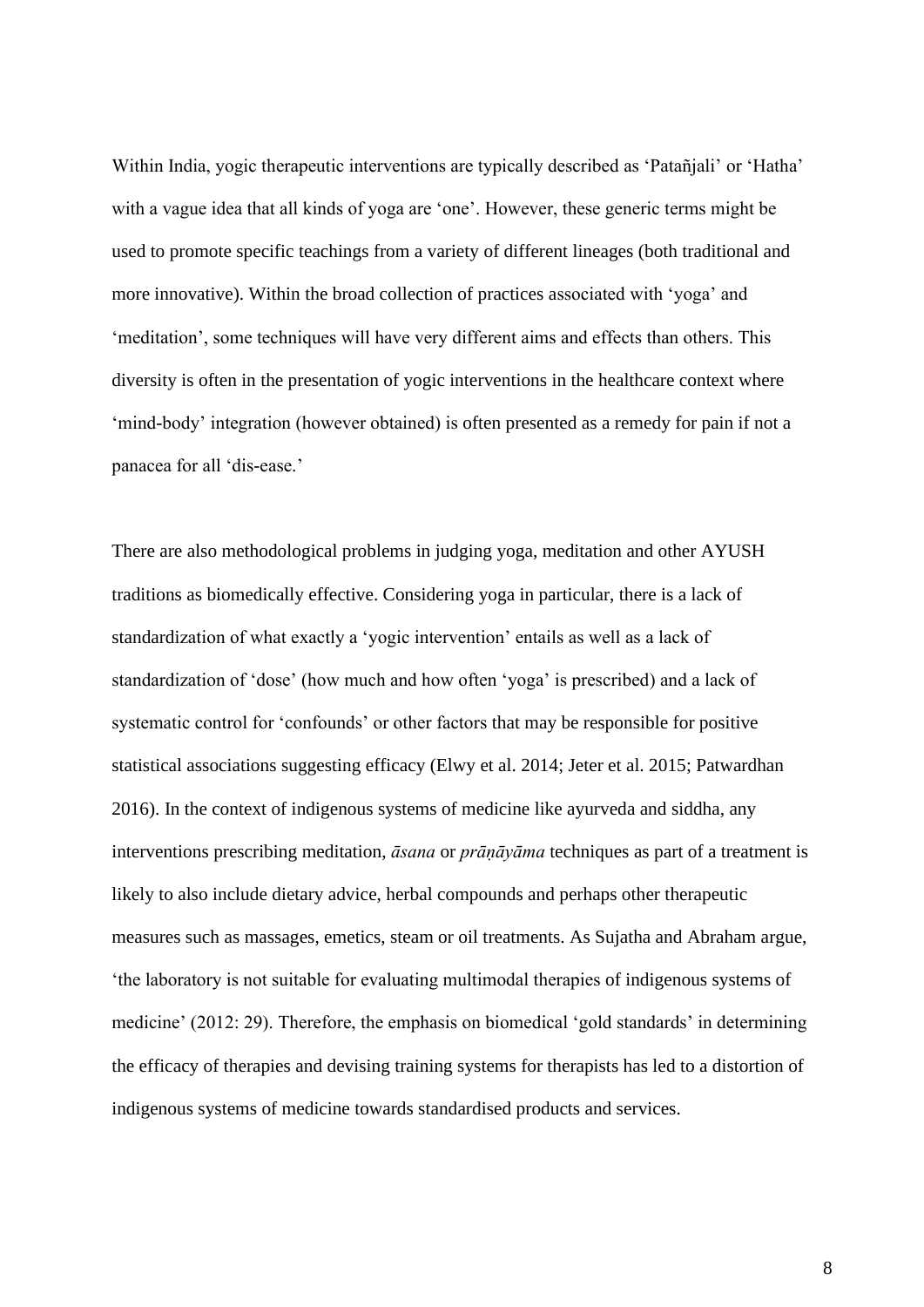#### **Historical entanglements of yoga, meditation and health**

South Asian traditions that promote physical health and liberation (*mokṣa*) have often been in dialogue. Relatively early in the history of Buddhism, the Buddha became associated with the title of 'the great physician', suggesting that his escape from *saṃsāra* was the ultimate cure for both mental and physical suffering. Some of the earliest extant records of medical treatment in the subcontinent were associated with early centres of Buddhist and Jain monasticism; Zysk argues that the early development of what would be systematised in the foundational texts of ayurveda – *Carakasaṃhitā* (first century CE) and the *Suśrutasaṃhitā* (third century CE) – were nascent in and influenced by these early Buddhist and Jain monastic traditions (Zysk 2000: 38-49). This monastic interest in health was both ideological and practical. In both Jainism and Buddhism, there is a moral imperative to avoid and reduce the suffering of other sentient beings. Additionally, when the body is seen as a tool for liberation, it may need to be maintained at a certain standard of health in order to master the meditation techniques necessary for literation.

Within the Indian subcontinent, ayurveda is the most historically dominant tradition of knowledge about health and healing. Ayurveda has both preventative and prescriptive aspects; it addresses general practice, surgery, toxicology, and paediatrics and also provides guidelines for creating life-prolonging elixirs, virility enhancers and treatment for those possessed by supernatural beings. Strictly speaking, the ayurvedic tradition can be understood as holding a particular canon of Sanskrit texts as authoritative, some of the most important being the *Carakasaṃhitā*, the *Suśrutasaṃhitā* and the *Aṣṭāṅgahṛdyasaṃhitā* (7th century CE), the latter of which attempts to combine the *Carakasaṃhitā* and the *Suśrutasaṃhitā* into a single coherent text (Wujastyk 2011: 31-42). Although these texts are considered central, it is also important to understand that ayurveda is and always has been a living tradition that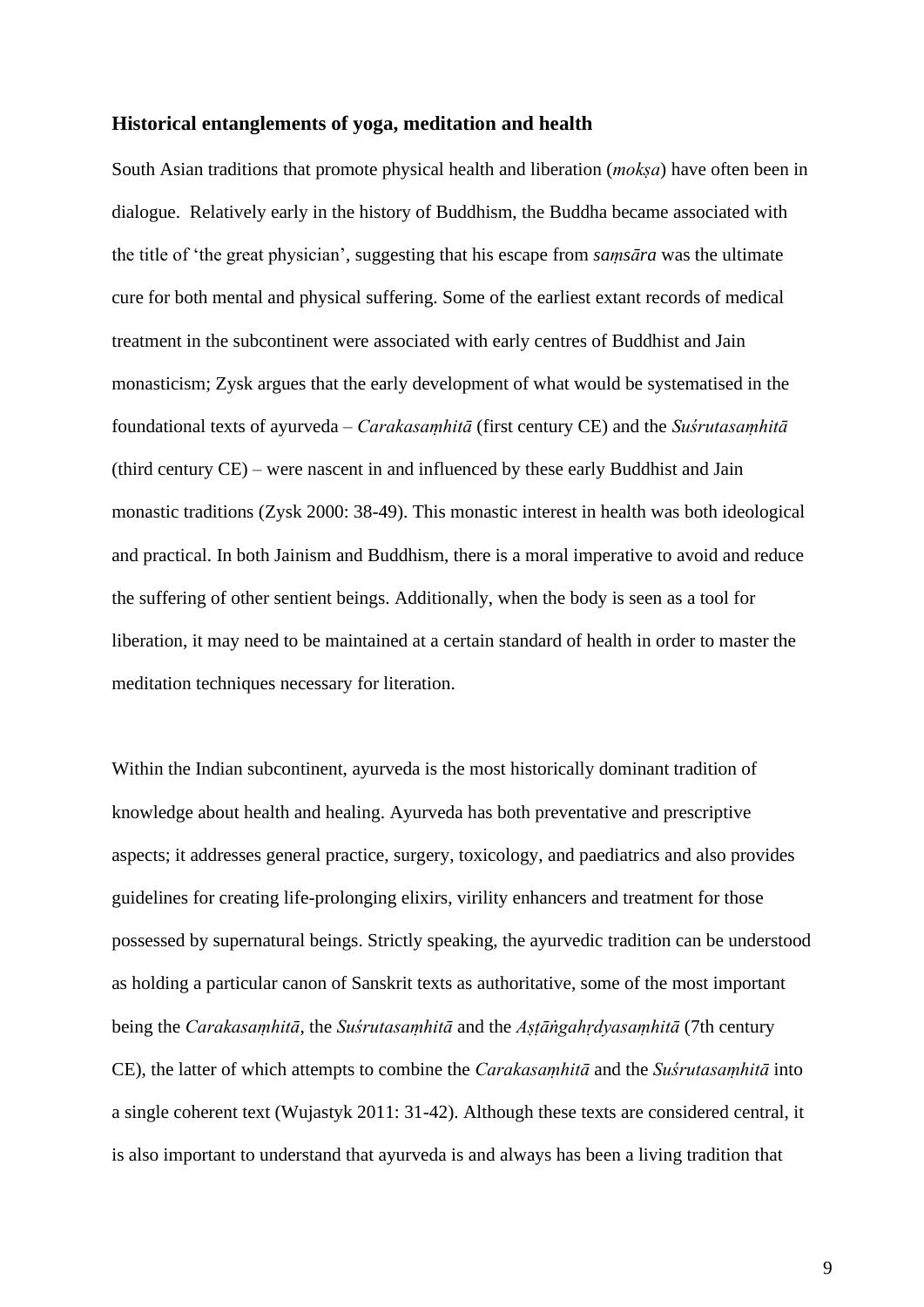makes adaptations to local contexts and new technologies and has included the recognition of new disease categories over time. Additionally, family lineages continue to adapt their own traditional remedies in both oral and manuscript forms.

The *Carakasaṃhitā* contains a chapter on 'The Embodied Person', which describes yoga 'as both spiritual liberation and the means of attaining it, describing various supernatural powers (*siddhi*s) that may arise along this path to liberation (Wujastyk 2011: 34). Yet although ayurveda considers mental balance as important to maintaining health, its focus is on the health and healing of the physical body and not on soteriological matters. In ayurveda, disease is usually explained as being caused by an imbalance of the constituent elements of the body: *doṣa* (substances that circulate within the body), *dhātu* (substances whose quality and relationship to each other shape the physical body) and *mala* (substances which leave the body). Most popular presentations of ayurveda speak primarily of the three-*doṣa* theory (*tridoṣa-upadeśaḥ*), namely *vāta*, *pitta* and *kapha*, often glossed into English as air, fire and earth (Benner 2005: 3852-3858). There is a distinct absence of physical postures (*āsana*), breathing exercises (*prāṇāyāma*), or meditation as explicit therapeutic interventions in ayurvedic literature until the modern period (Birch 2018: 1-3). However, mental disturbances such as loss or 'shock' are also acknowledged to manifest as illness (Wujastyk 2003:244- 251).

There are other important distinctions between the salubrious ayurvedic tradition and the soteriological yogic system – most notably in their elucidation of distinct models of the body. Early mentions of yoga and yogis are more likely to be associated with the practice of austerities and bodily mortification specifically aimed at liberation and not at all intended to promote health and healing. However, the literature associated with the *haṭhayoga* corpus

10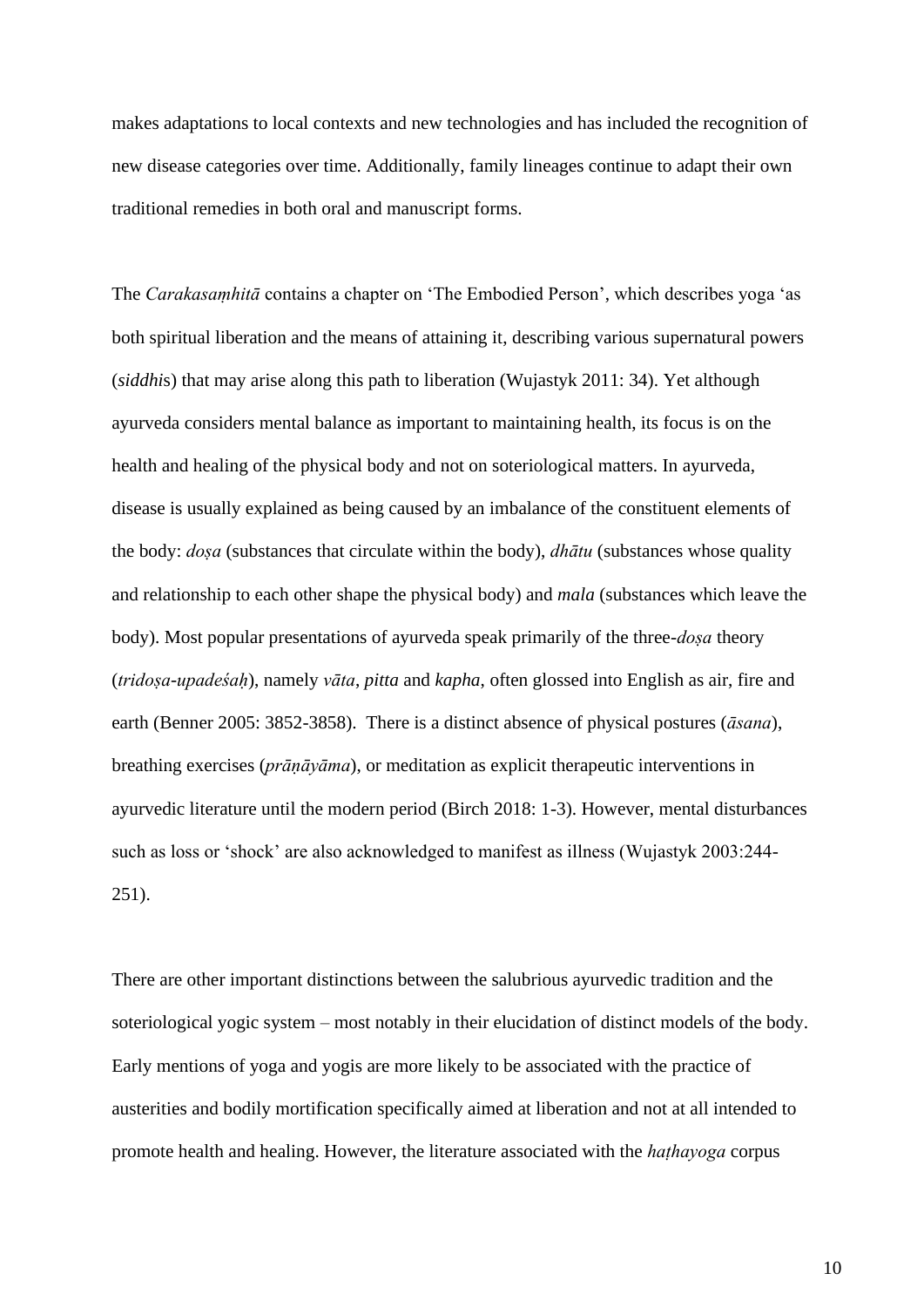certainly demonstrates an interest in maintaining health and in curing specific diseases. The 'yogic' body is more generally characterised by networks of energetic channels (*nāḍī*s) and their 'knots' or 'centres' (*granthi*s, *cakra*s and/or *padma*s), circulating winds (*vāyus* and/or *prāṇa*s) and the movement of 'seed/semen' (*bindu*). In the modern period, yogic traditions also describe increasingly subtle 'bodies' (*kośa*) (Mallinson and Singleton 2017: 171-84; in this volume Borkataky-Varma Chapter 10). It appears that conceptual overlap between yoga and ayurveda becomes more common in the textual evidence from the sixteenth century onwards and the role siddha practitioners played in this dialogue is as yet unexplored (Birch 2018: 5; Mallinson and Singleton 2018: 187 n. 2).

Despite these important distinctions, for an individual seeking alleviation from physical pain, there is likely to have always been some overlap between yogic and ayurvedic forms of healing (e.g. Kakar 1982). Nineteenth-century European travelogues suggest that ascetics were sometimes present in the courts of princely states, offering medical advice (e.g., Honigberger 1852: 92-5 and 116). It is likely that in Tamil- and Telegu-speaking-areas from the medieval period until quite recently, *siddhars* (wandering religious heretics of these regions), acted as roving physicians amongst the rural population, supplementing settled individuals with medical expertise (Sujatha 2012: 83-4 and 2003).

In nineteenth-century Punjab, institutions of learning associated with ascetic orders – including those associated with the Dadupanthi, Nath Yogi, Jain as well as Udasi and Nirmala lineages – were known to teach indigenous medical knowledge in their institutions (Sivaramakrishnan 2006). As in contemporary India, individual *sādhu*s probably gained reputations as being able to heal both mental and physical problems through yogic techniques. For example, it appears that a kind of 'sick bay' evolved at the guru

11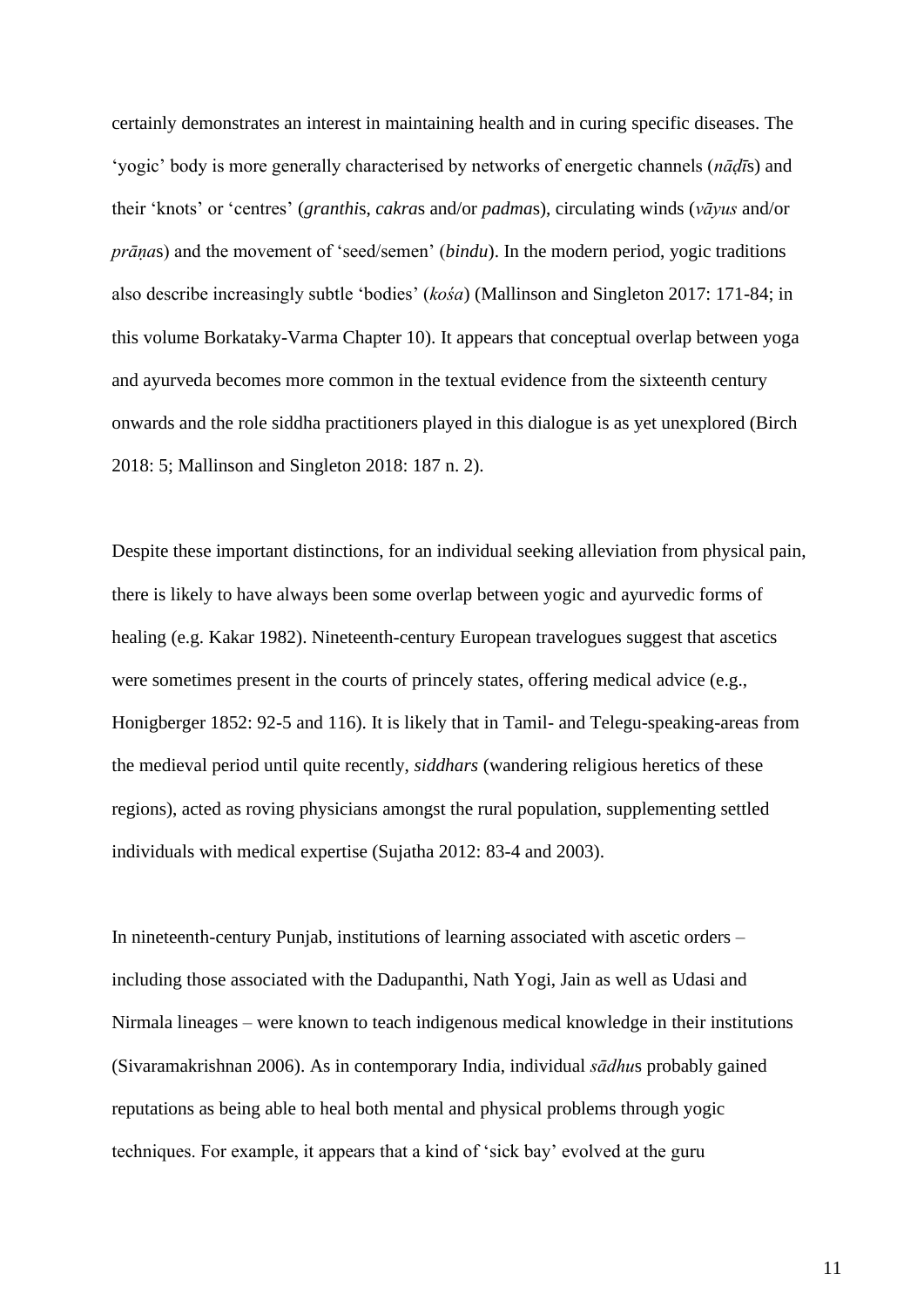Madhavdasji's ashram in Malsar, Gujarat by the beginning of the twentieth century (Rodrigues 2008: 43-44 and 47). Further research is needed to determine to what extent ascetic institutions and wandering *sādhu*s served as repositories of medical knowledge in other areas of India throughout the Mughal period and into the colonial one (Sujatha 2012 and 2020; Narayan 1989; Newcombe 2017b and forthcoming).

The Usman Report, commissioned in 1923 by the government of Madras, offers an unusual snapshot of ayurveda, unani and siddha practitioners' responses to a set of questions about their practices throughout the subcontinent. The unani medical tradition is associated with Muslim communities and key source texts in Persian and Arabic. Siddha medicine is particularly found in the southern areas of the Indian subcontinent and its key texts are in Tamil and Telegu. Siddha medical knowledge is explicitly connected to yogis and believed to be an 'offshoot of the siddha yogi's experiments in yoga and alchemy towards the achievement of an uninterrupted lifespan and an imputrescible body in this world' (Sujatha 2012: 82). One of the central texts of siddha medicine, the c. 12-century *Tirumantiram* (*Sacred Mantra*),<sup>6</sup> is a Śaiva mystico-religious work that combines yoga, medicine and alchemy in an encrypted, poetic language (Kędzia 2017 and Weiss 2009). The conception of the body in siddha traditions is distinct from both those of *haṭhayoga* and ayurveda, emphasising *prāṇa* channels and increasingly subtle bodies (*udampu/koṣa*) (Sujatha 2012: 86-87). Contemporary siddha practitioners in Tamil- and Telegu-speaking areas of south India continue the tradition medical treatments attributed to the yogic *siddhar*s – which has both distinctive characteristics and many overlaps with ayurvedic practice – although not all siddha practitioners are 'yogis' or wandering medicants (Sujatha 2003 and 2012). Yet despite this connection between siddha medicine and yogis, what we now associate with 'yogic' treatment methods (e.g. *āsana* and *prāṇāyāma*) does not appear to be a significant element of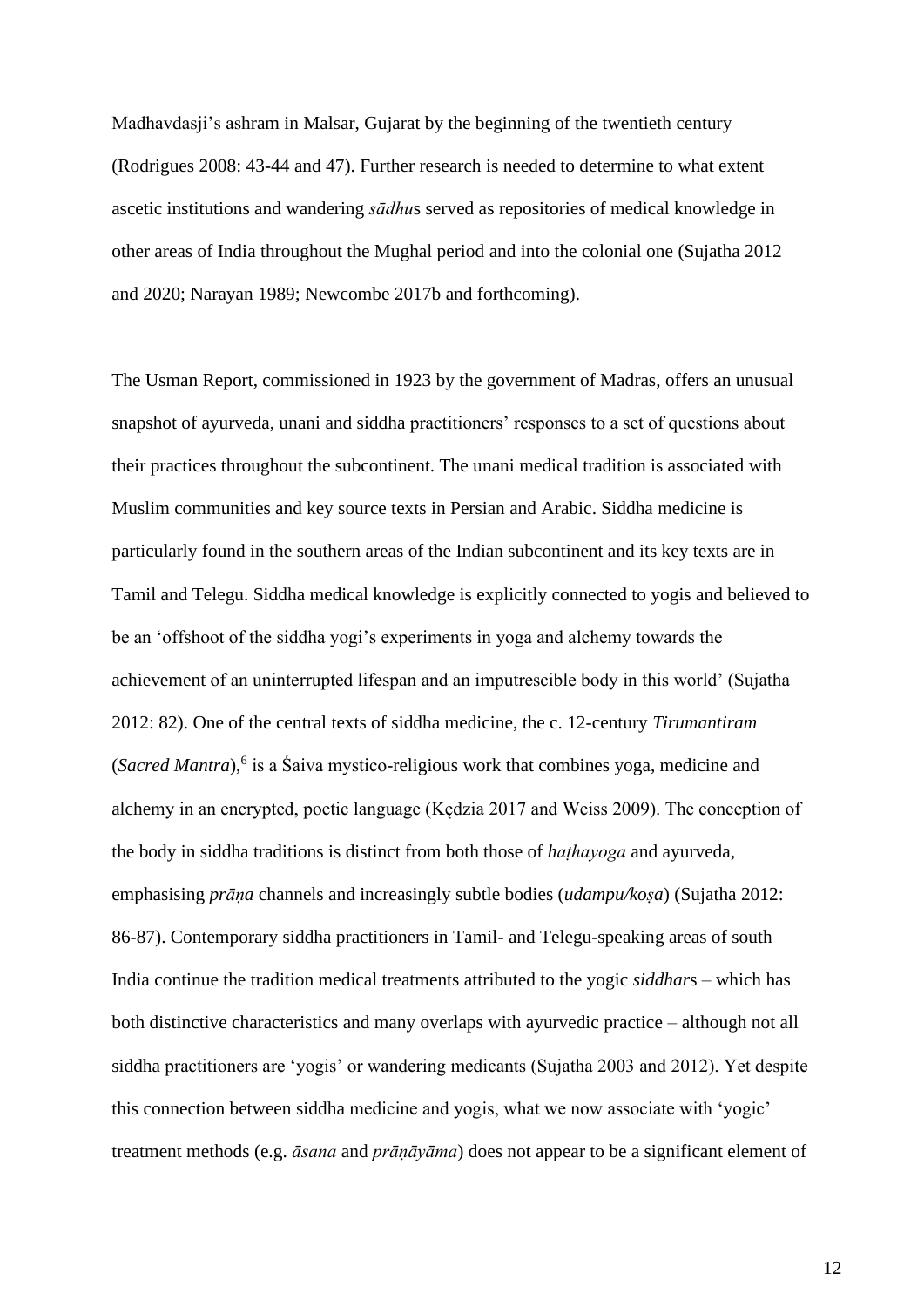the medical practice for any indigenous medical practitioner in the early twentieth century (Barois, Newcombe and Wujastyk forthcoming; Usman 1923).

However, yogic treatment methods that employed *āsana* and *prāṇāyāma* were starting to be institutionalised during the early twentieth century (Newcombe 2017). In 1924, Swami Kuvalayananda founded a research centre that offered yoga techniques both for general improvement of health and as therapeutic intervention for specific conditions (Alter 2004). Kuvalayananda's therapeutic ashram in Lonavala – easily accessible from Mumbai (Bombay) – was able to attract substantial private investment, expanding into a thirty-six bed 'Yogi Hospital' in 1962 (Newcombe 2017: 16). As mentioned previously, Kuvalayananda's guru Madhavdasji offered health cures at an ashram in Malsar at the beginning of the twentieth century. Madhavdasji trained both the young Kuvalayananda and Yogendra, whose Yoga Institute in Santa Cruz (now a suburb of Mumbai) was a pioneer in offering curative yoga therapy to middle-class patrons during the twentieth century (Alter 2014; Singleton 2010: 116-122; Goldberg 2016: 116-122).

The first half of the twentieth century was a dynamic period during which what was understood as yoga – particularly yoga as a health-promoting activity – was rapidly changing. Important figures in this reframing were Bishnu Charan Ghosh (1903-1970) at the Ghosh College of Yoga and Physical Culture in Calcutta (established in 1923), Swami Sivananda (1887–1963) in Rishikesh (from 1936) and Tirumalai Krishnamacharya (1888–1989) who operated a *yogaśāla* in Mysore (1933-1950) and Chennai (Madras) from 1952. The early publications of Swami Sivananda, who was trained as a biomedical doctor, showed interest in health and healing and he opened an Ayurvedic Pharmacy in 1945 (Divine Life Society 2011). Academic studies have noted the innovations and influence of each of these figures in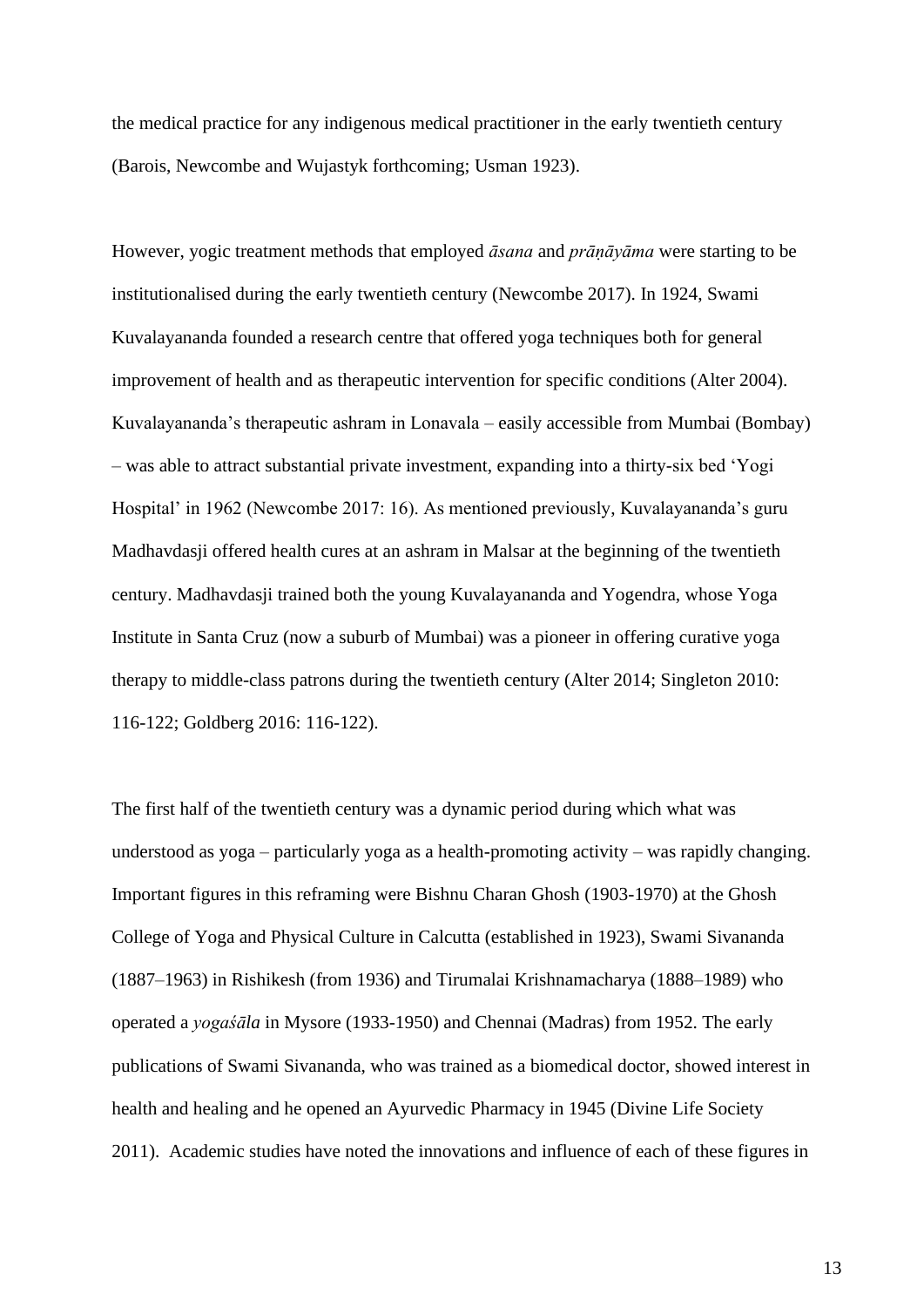the establishment of what is now understood as 'Modern Yoga', a family of practices shaped by globalized ideas of biomedicine, physical culture, New Thought, esotericism and psychology (among other factors) (Alter 2004; Armstrong 2018; de Michelis 2004; Singleton 2010; Strauss 2005).

But perhaps most influential in the context of yoga as a nationally-supported intervention for promoting health and healing were the interventions of Mohandas Karamchand Gandhi (1869–1948), often called Mahatma or 'great soul'. Gandhi's anti-colonial conception of *swadeshi* (Indian self-sufficiency) included an ideological critique of Western medicine, doctors and hospitals, whom he viewed as agents of colonial oppression. Gandhi was also critical of ayurvedic *vaidya*s whom he also saw as largely being part of and serving a metropolitan elite. In a pragmatic and nationalistic response to what he saw as the inability of either ayurveda or western medicine to provide for the majority of the Indian population. Gandhi promoted naturopathy (nature cure) as well as yogic breathing and strengthening and cleansing exercises, in addition to other forms of Indian physical culture (Alter 2000; Priya 2012: 119-120; Sheldon 2020). He emphasized techniques that could be done by poor individuals themselves, without needing to pay for expensive herbal or medicinal compounds (Gandhi 2012 [1948]). He advocated self-discipline and self-help which could build the physical and moral strength needed for an independent India. Because of this strong Gandhian legacy, in early post-independence India, yoga was often paired with naturopathy (and not ayurveda) for promotion by the Ministry of Health (Alter 2018; Brass 1992: 342- 71).

However, in other instances, cures conducted by yogis were more specifically associated with ayurveda, as in the well-publicized rejuvenation treatment of the Indian nationalist Madan

14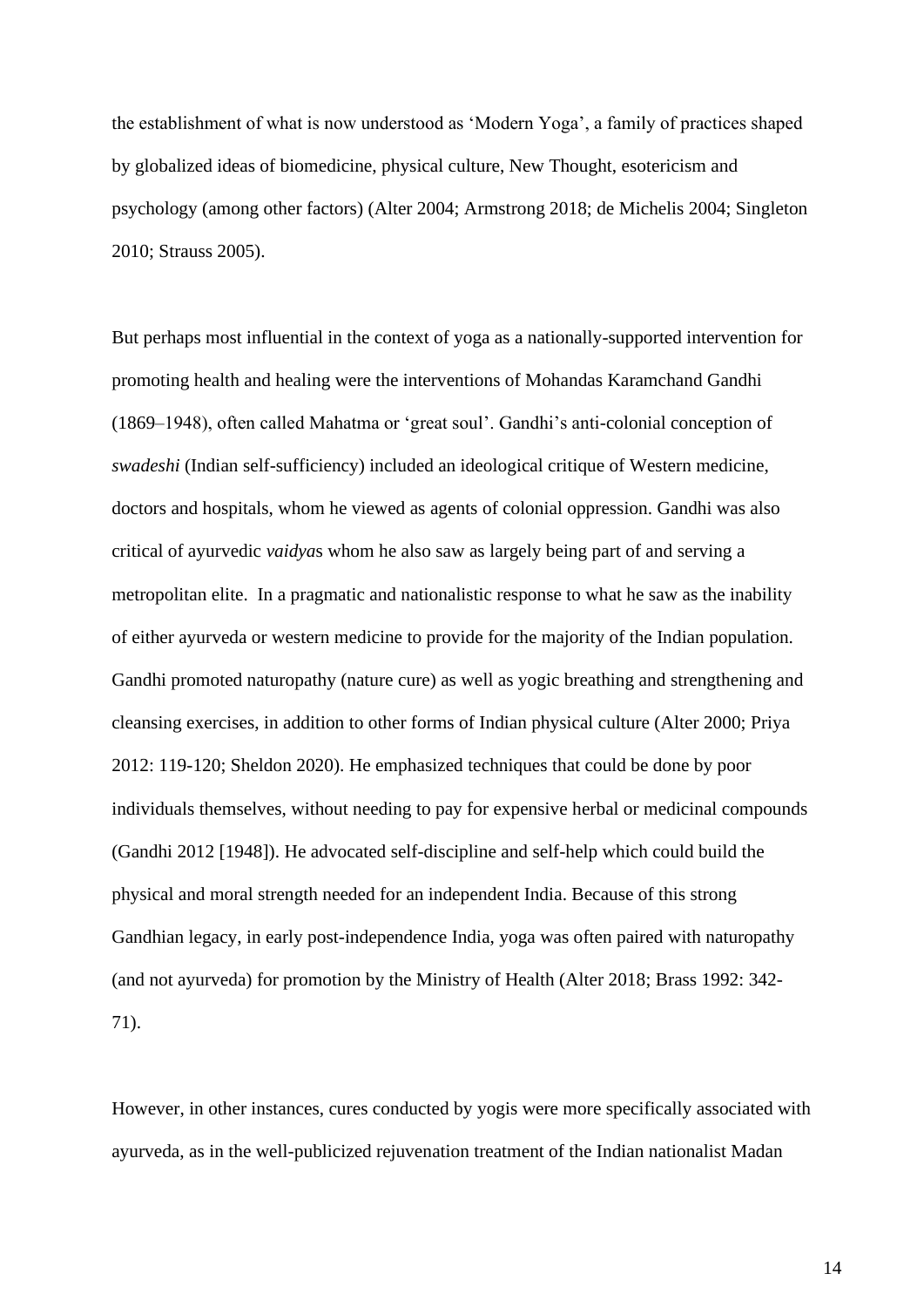Mohan Malaviya at the hands of a yogi (an Udasi *sādhu*) in 1938, which received global newspaper syndication (Newcombe 2017b). In line with Gandhi's utilitarian interests for healthcare, the Independent Indian government has been largely focused on being able to improve the health and longevity of the majority of India's citizens: the rural poor (Alter 2000 and 2004; Tidrick 2006: 213).

After independence, the Indian government reports show evidence of conflict between wanting to promote indigenous forms of health and healing (especially ayurveda) and a reliance on the demonstrable efficacy and dominance of biomedical models of measuring health and healing. While biomedicine was the dominant force in state-sponsored medical initiatives (Brass 1972; Priya 2012), considerable pluralism in medical care continued among the general population (Sujatha and Abraham 2012: 13-14). Meanwhile, from the 1960s onwards in Europe and the Americas, the dominance of biomedicine was slowly challenged by growing countercultural and feminist movements, which were increasingly identifying limitations and power imbalances (Newcombe 2012).

Responsive to global trends, the Indian government slowly but regularly increased funding and official promotion of both ayurveda and yoga as therapy. In 1970, ayurveda was officially recognised as a national system of medicine by the Indian government, which then set up a council for regulating its practice as well as creating and monitoring standards for ayurvedic education (Leslie 1998; Newcombe forthcoming). Funding and interest in indigenous or Indian systems of medicine (ISM) began to increase from the 1970s onwards. However, the total amount of support is still at paltry levels when compared to state investment in biomedicine provision for the Indian population (e.g. indigenous medical

15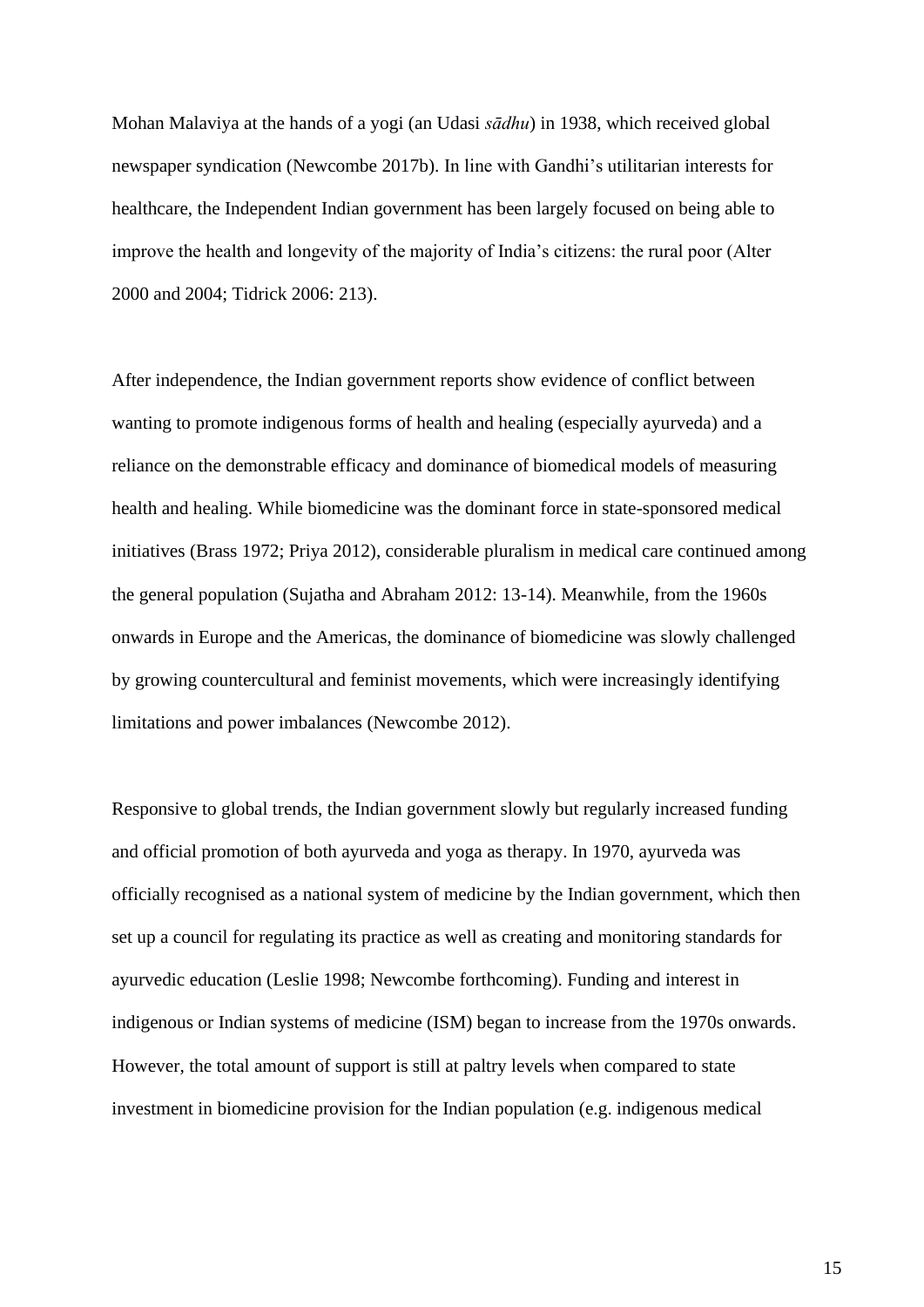traditions received only 2.7% of health and family welfare spending in 2007-2012) (Priya 2012: 124-5).

#### **Contemporary experiences of yogic health interventions in India**

Perhaps no one embodies the contemporary Indian understanding of yoga for health more than Swami Ramdev. Ramdev shot to national fame in 2003 having purchased airtime on one of India's cable television channels (Pathak-Narain 2017: 56-59). His message was simple and accessible for many Indians who were experiencing a poverty of money, time and health. His positive messages, free programming and relatively affordable products inspired millions of Indians to take up yoga *āsan*, *prāṇāyām* and turn to 'Patañjali products' as a truly Indian form of health and healing (he uses the Hindi versions of the Sanskrit terms). Venera Khalikova (2018) emphasises how Ramdev's rhetoric is well aligned with Hindu nationalist narrative. But Ramdev's vision goes beyond India, and, as Stuart Starbacker explains, offers yoga as a wish-fulling tree that might ultimately answer all the needs of humanity (2014: 369). Using ayurvedic terminology, Ramdev proposes that human beings are essentially the same, composed of the same *doṣas* and *guṇas* (using the ayurvedic model of the body), all suffering from the impressions of past lives; therefore the same balancing programmes of *āsan* and *prāṇāyām* are efficacious for all (Ramdev, 2009: 32). Typically, Ramdev claims numerous specific biomedical benefits attributable to each exercise (Bālakrisṇa 2015; Balkrishna 2007; Ramdev 2009; Poddar 2010).

Ramdev's superlative rhetorical use of scientific language in claims for his methods' results, which do not always hold up to the weight of scientific scrutiny, has been strongly criticised by Meera Nanda in particular (2005 and 2009). Ramdev has been known to make the highly controversial claims that his programmes of yoga and ayurvedic products can cure cancer and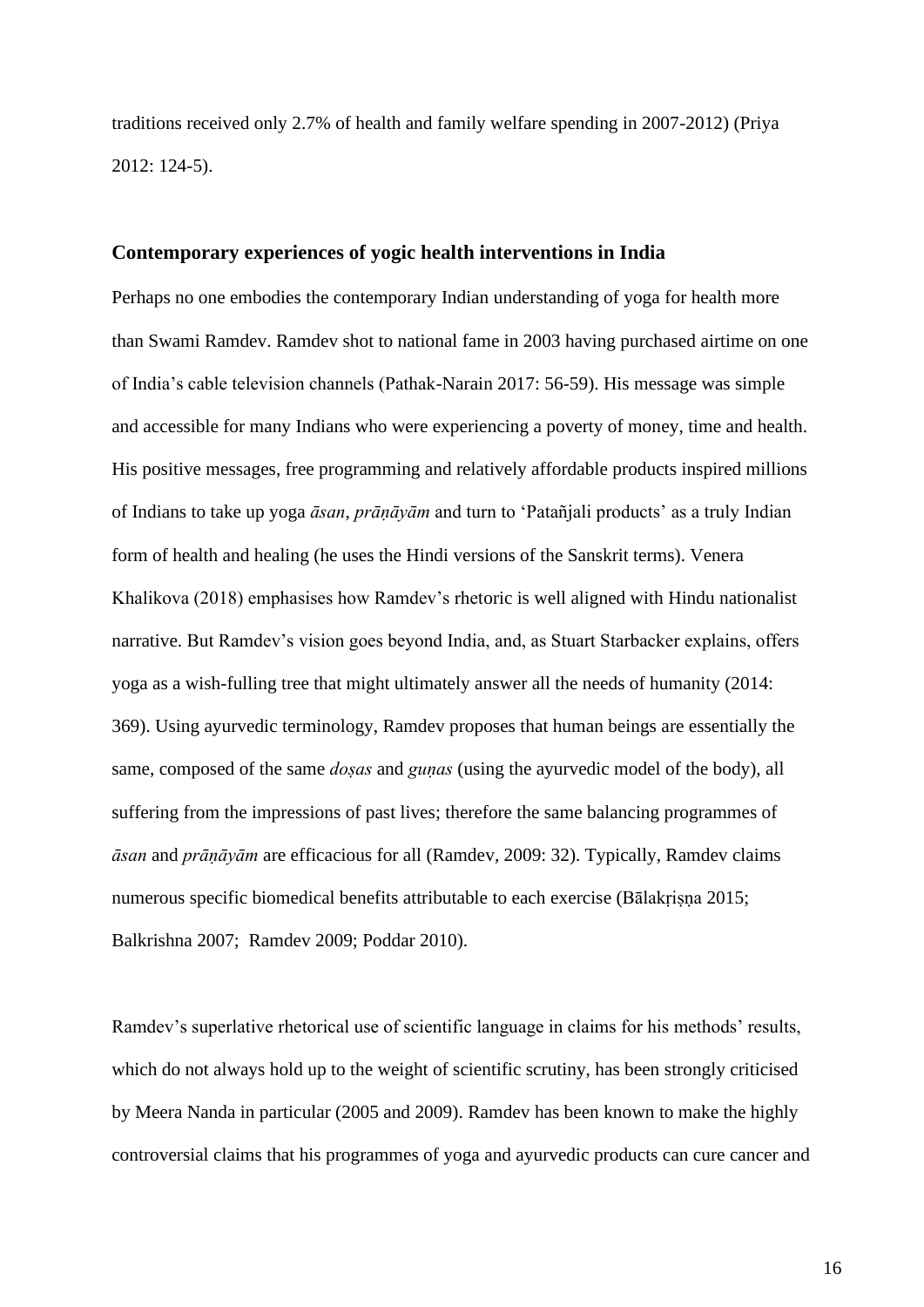homosexuality. However, the extent to which these claims are New-Thought-influenced hyperbole rather than meant to be taken as literal, scientific 'truths' is ambiguous. Rhetorical positivity is paired with the establishment of extensive Ramdev's Patañjali Yogpeeth-funded research institutions in order to prove the biomedical efficacy of his treatment plans.

Perhaps because of – rather than despite – Ramdev's rhetorical exaggerations of yogic and ayurvedic cures, many people experience his interventions as healing and empowering. He is often described as a 'household name' and is very popular amongst the diasporic Indian population globally, many of whom watch his programmes on satellite television. Ramdev is now one of the most influential promoters of '*swadeshi*' Patañjali Yogpeeth-branded yoga and ayurvedic products throughout India. In 2017, the Patañjali group of companies had the second largest turnover of Fast-Moving Consumer Goods (FMCG) companies in India (Pathak-Narain 2017: 189).<sup>7</sup>

Ramdev has located himself as championing Indian culture and interests in the face of aggressive 'western' multinationals, which selectively exploit and steal from Indian culture, simultaneously stripping Indians of their own powers of self-healing and self-respect. Ramdev and other successful gurus such as Sri Sri Ravi Shankar and Jaggi Vasudev ('Sadhguru' of Isha Inner Engineering) have positioned themselves as revivalists to heal Indian bodies, minds and self-images by using traditionally Indian technologies of health and healing. This language of *swadeshi* nationalism is also associated with the modernisation and pharmaseuticalisation of the production of ayurvedic remedies (Banerjee 2008; Berger 2013; Bode 2008, Zimmerman 2016). Herbal prescriptions, which were once produced personally by the *vaidya* (doctor) or close associate,s are now mass-produced in factories and bought over-the-counter in shops.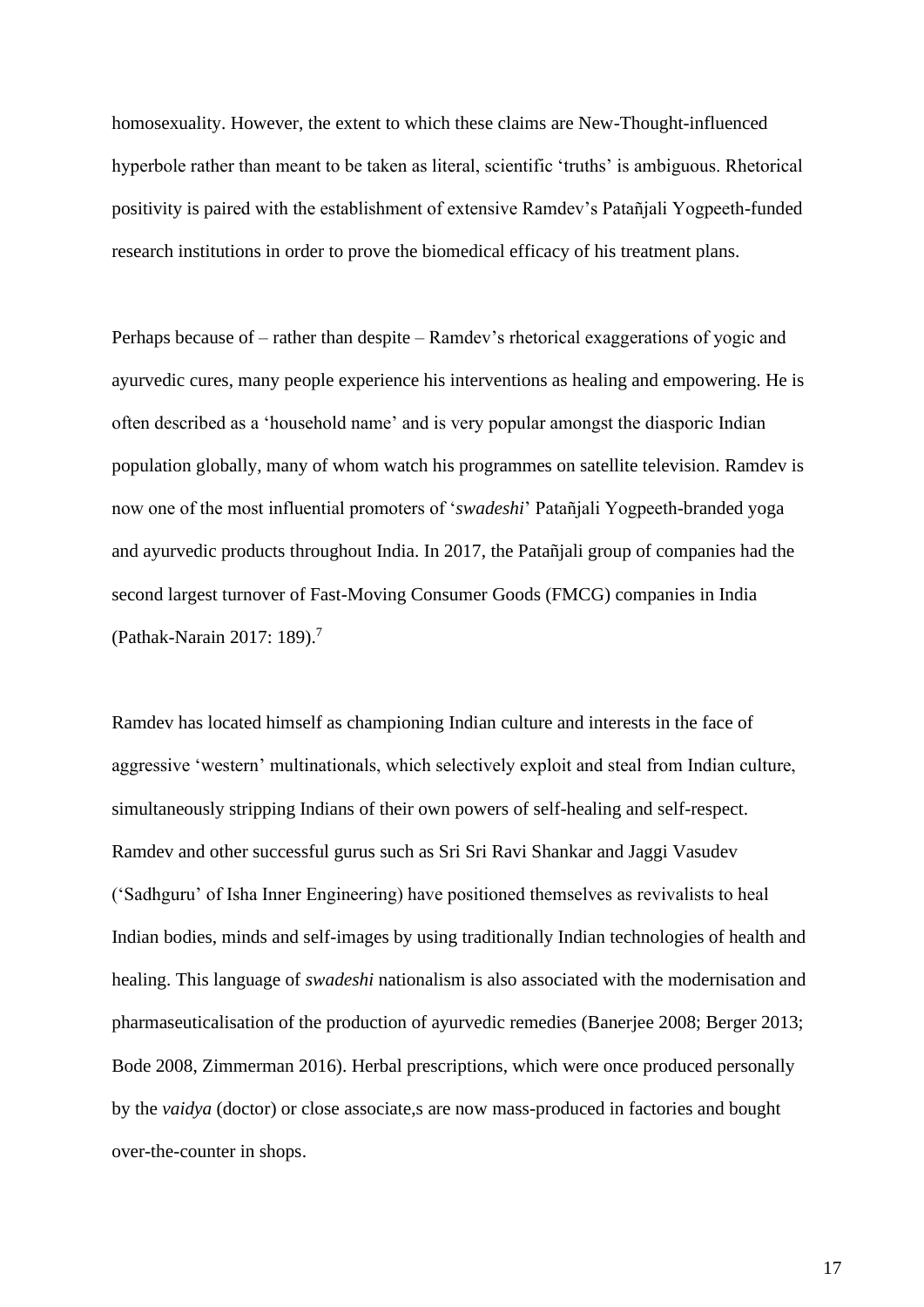To some extent, this 'commodification' is in contrast to what many who turn to yoga and meditation as 'therapy' expect from these interventions. Maarten Bode has explained that in the case of what he terms an 'authentic ayurvedic approach' in contemporary India, it 'looks upon the patient as a conscious being who lives his or her disease and gives meaning to treatment by the way he or she responds to it' (2012: 75). This description is echoed by Sujatha's depictions of siddha and tribal medicines in Tamil Nadu (2012 and 2003) as well as by first-hand accounts of many who turn to yogic and meditation as healing interventions globally. These accounts emphasise the subjective transformations of pain and suffering as being at least as important as a biomedically measurable 'cure'. However, those who testify to the power of Ramdev's techniques also emphasise a powerful experience of healing (Newcombe forthcoming). As Andrea Jain (2014) has argued in the case of commodified yoga traditions which also representing deeply-meaningful, spiritual approaches to life, any apparent contradiction between neoliberal commodification and accessible healing is often not experienced as such by those seeking its benefits.

#### **Conclusion**

Yoga and meditation form growing and dynamic areas of health intervention in contemporary India, enjoying considerable support from both governmental and private initiatives. With the unanimous acceptance of Prime Minster Narendra Modi's proposal for an annual International Yoga Day by the United Nations in 2014, yoga (including meditative practices) is being presented by the Indian government as a potential global panacea for health, wellbeing, world peace and even environmental regeneration. These practices are promoted as being simultaneously suitable for everyone, but also rooted in authentic, ancient Indian traditions (UN 2014; Modi 2019; McCartney 2019). Contemporary Indian state-support for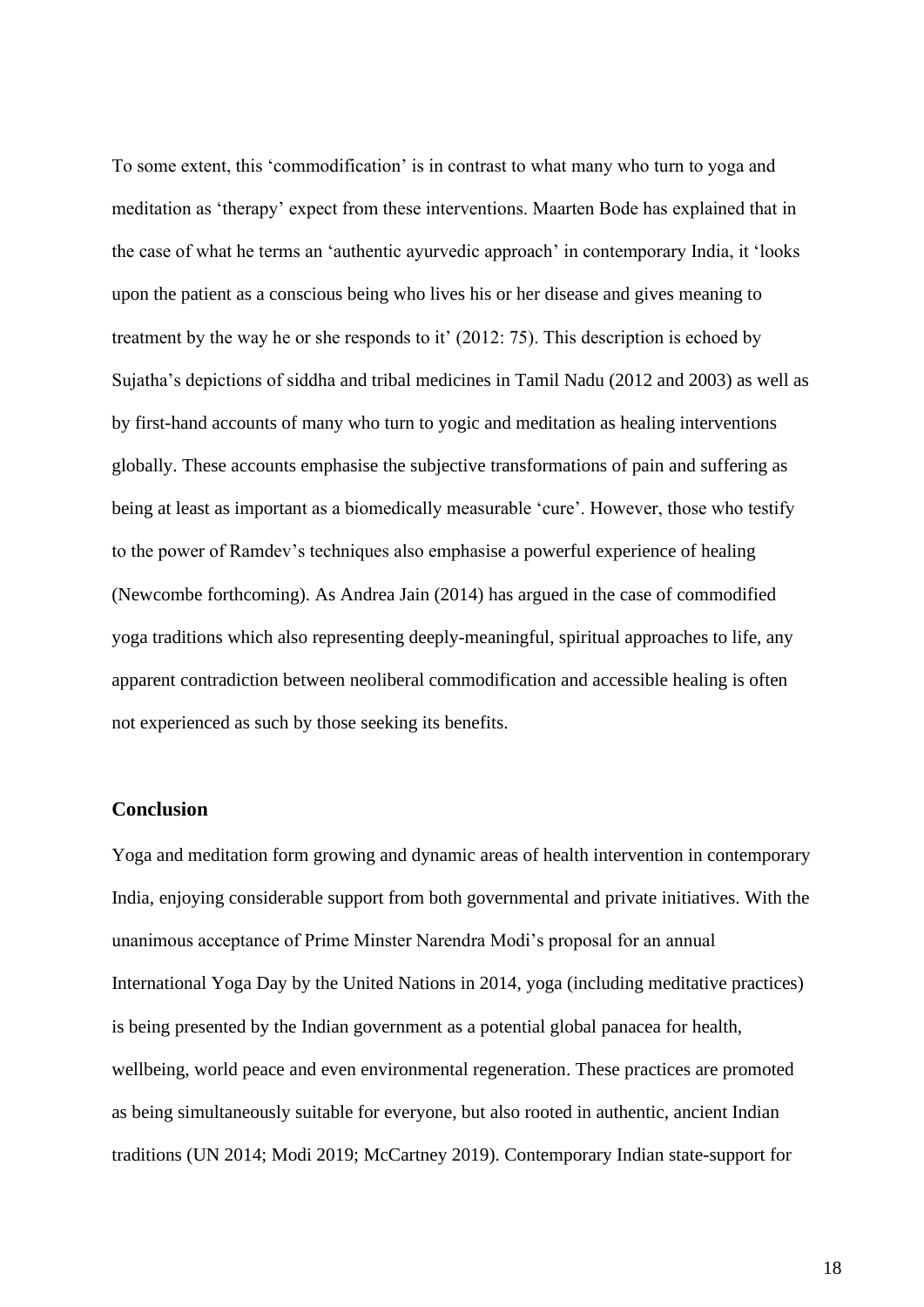yogic and meditation-based health interventions comes with a particular political agenda. But at the same time millions of Indians are following Gandhi's intuition and finding their personal experiences of yoga salubrious and empowering.

Significantly, today's world – and today's India – is characterised by medical pluralism (Lambert 2018). 'Yogic' and meditative healthcare interventions are one of several possible approaches that an individual may try in hopes of alleviating a particular health issue. Patterns of engagement with this diversity of healthcare providers vary in distinctive ways between groups with particular cultures, caste, social class and income levels (Priya 2005, 2012; Sujatha 2020). Yoga and meditation interventions are now part of the menu from which individuals may choose in seeking to improve their health and wellbeing. The layers of interaction with and between the specific techniques associated with yogic interventions (including meditation) and the multiplicity of indigenous systems of medicine in India is a fertile area for more in-depth research, as other authors have argued (Abrahams and Sujatha 2012). The complexities of practices and identities in contemporary India that relate to yoga, meditation and indigenous medicine cannot be subsumed into the dominant narratives of authentically revived tradition and biomedical efficacy.

#### **Bibliography**

Artofliving.org. 2015. 'The Art of Living joins hands with CCRYN - Ministry of AYUSH' Press release. 22 May. [https://www.artofliving.org/art-living-joins-hands-ccryn-ministry](https://www.artofliving.org/art-living-joins-hands-ccryn-ministry-ayush)[ayush.](https://www.artofliving.org/art-living-joins-hands-ccryn-ministry-ayush) Accessed 13.2.2020.

Abraham, L. 2005. 'Indian Systems of Medicine (ISM) and Public Health Care in India', in Leena Gangolli, R. Duggal, and A. Shukla (eds.), *Review of Health Care in India* (Mumbai: Centre for Enquiry into Health (CEIH), pp. 187-223.

Alter, J. S. 2018. 'Yoga, Nature Cure and "Perfect" Health: The Purity of the Fluid Body in an Impure World.' in Baier, K., Maas, P. A. and Preisendanz, K. (eds.), *Yoga in Transformation: Historical and Contemporary Perspectives*. Göttingen: V&R unipress,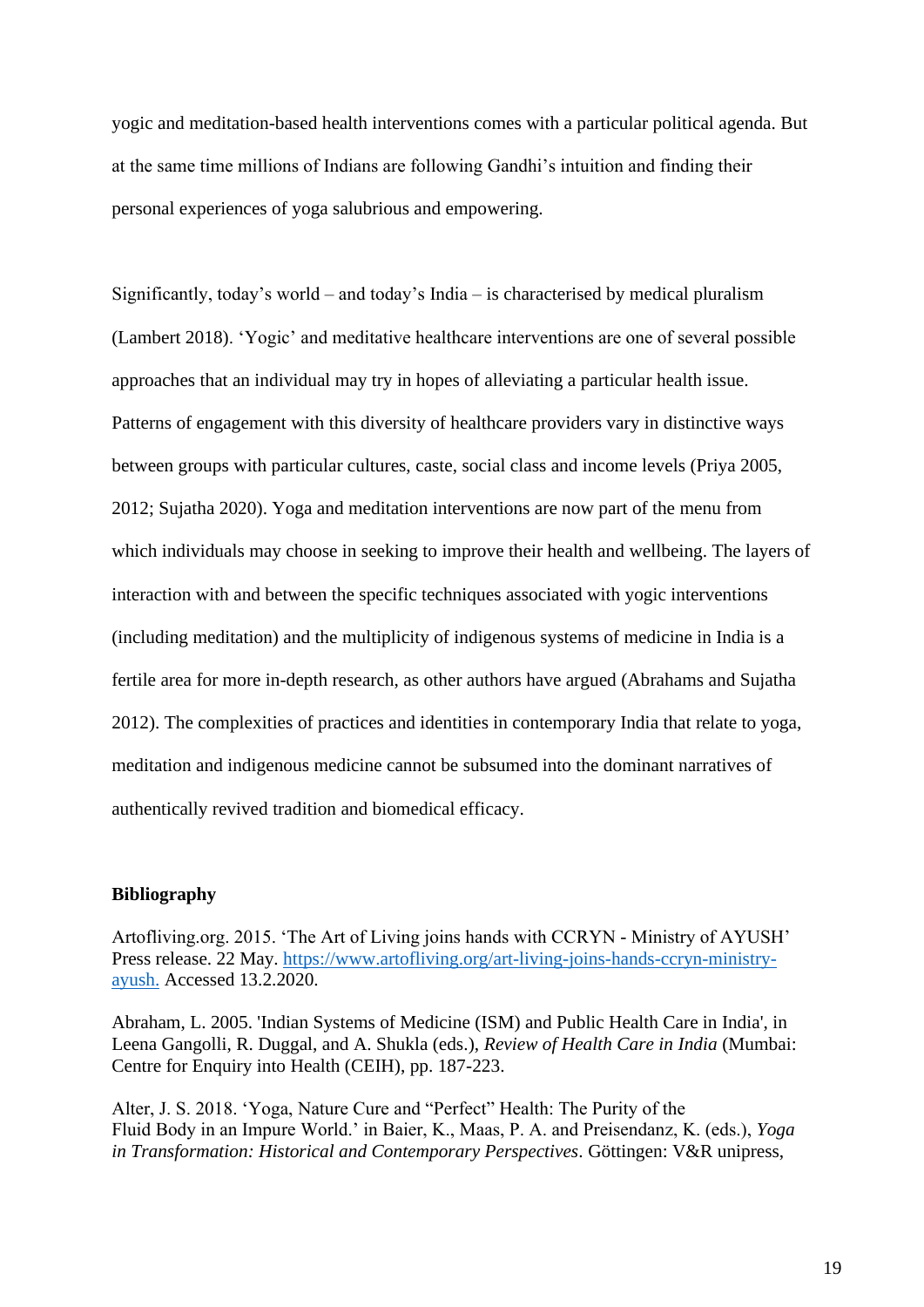pp. 439–462. [https://www.vandenhoeck-ruprecht-verlage.com/themen](https://www.vandenhoeck-ruprecht-verlage.com/themen-entdecken/theologie/religionswissenschaft/16133/yoga-in-transformation)[entdecken/theologie/religionswissenschaft/16133/yoga-in-transformation.](https://www.vandenhoeck-ruprecht-verlage.com/themen-entdecken/theologie/religionswissenschaft/16133/yoga-in-transformation) Accessed 20.2.20

Alter, J. S. 2014. 'Shri Yogendra: Magic, Modernity and the Burden of the Middle-Class Yogi' in Singleton, M. and Goldberg, E. (eds.), *Gurus of Modern Yoga.* New York: Oxford University Press, pp. 60-82.

Alter, J. S. 2000. *Gandhi's Body: Sex, Diet, and the Politics of Nationalism*. Philadelphia: University of Pennsylvania Press.

Alter, J. S. 2004. *Yoga in Modern India: The Body between Science and Philosophy*. Princeton, NJ and Oxford: Princeton University Press.

Armstrong, J. 2018. *Calcutta Yoga: Buddha Bose and the Yoga Family of Bishnu Ghosh and Yogananda.* Webstrong.

Ayurved S. 'About Us.' 2018. [https://www.ayurvedsadhana.com/about-us/.](https://www.ayurvedsadhana.com/about-us/) Accessed 13.2.2020.

AYUSH. 2017. '2017 Common Yoga Protocol' Government of India. <http://ayush.gov.in/genericcontent/common-yoga-protocol-2017> Accessed 13.2.2020.

Bainbridge, W. S. 1997. *The Sociology of Religious Movements*. London: Routledge.

Balaji, P. A., Varne, S. R., and Ali, S. S. 2012. 'Physiological effects of yogic practices and transcendental meditation in health and disease' *North American Journal of Medical Sciences*. October.<https://doi.org/10.4103/1947-2714.101980> Accessed 15.1.20.

Balkrishna, A. 2007. *Yog: In Synergy with Medical Science.* Hardwar: Divya Prakashan.

Bālakṛiṣṇa, Ā. 2015. *Daily Yogapractice Routine.* Haridvāra: Divya Prakāśana.

Banerjee, M. 2008. 'Ayurveda in Modern India: Standarization and Pharmaceuticalization', in Wujastyk, D. and Smith, F. (eds), *Modern and Global Ayurveda: Pluralism and Paradigms* (Albany, NY: SUNNY Press), pp. 201-14.

Barois, C. 2017 'Eight Yoga Postures in the Dharmaputrikā.' [http://ayuryog.org/blog/eight](http://ayuryog.org/blog/eight-yoga-postures-dharmaputrikā)[yoga-postures-dharmaputrik%C4%81.](http://ayuryog.org/blog/eight-yoga-postures-dharmaputrikā) Accessed 20.2.20

Barois, C. Draft. 'Medical Practices of Yogins in Medieval India: The testimony'

Barois, C., Newcombe, S. and Wujastyk, D. Forthcoming. 'Introduction to new translations of the Usman Report (1923).' *eJournal of Indian medicine*.

Benner, D. 2005. 'Healing and Medicine in Ayurveda and South Asia.' in Jones, L. (ed) *Encyclopedia of Religion*, New York: MacMillan: 3852–3858.

Berger, R. 2013. *Ayurveda Made Modern: Political Histories of Indigenous Medicine in North India, 1900-1955*. London: Palgrave Macmillan.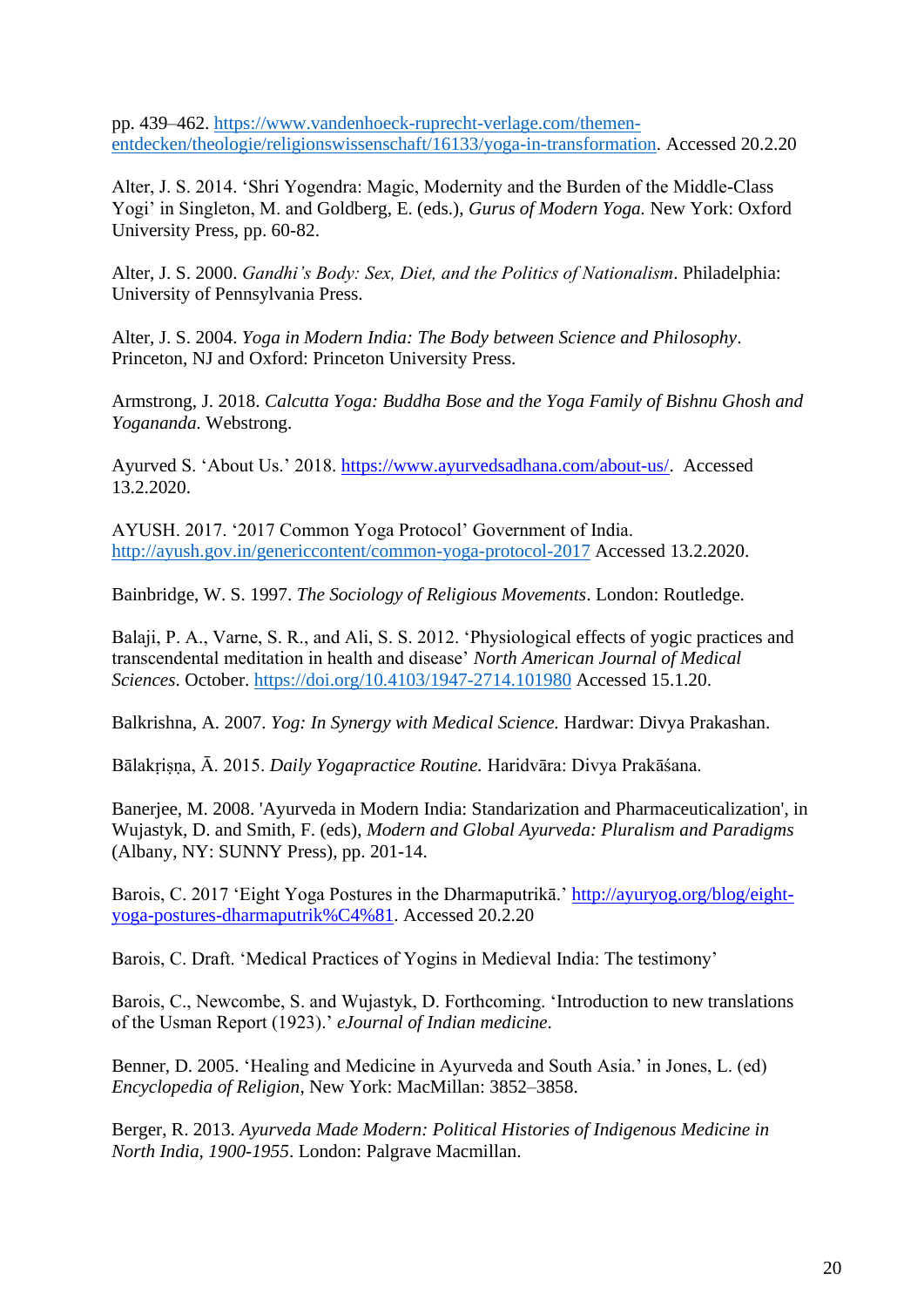Bode, M. 2008. *Taking Traditional Knowledge to the Market: The Modern Image of the Ayurvedic and Unani Industry, 1980-2000*. New Delhi: Orient Blackswan Pvt Ltd.

Birch, J. E. 2018. 'Premodern Yoga Traditions and Ayurveda: Preliminary Remarks on Shared Terminology, Theory and Praxis.' *History of Science in South Asia,* 6: 1–83. <https://doi.org/10.18732/hssa.v6i0.25> Accessed 20.2.20.

Brass, P. 1992. 'The Politics of Ayurvedic Education: A Case Study of Revivalism and Modernization in India.' in Rudolph, S. H. and Rudolph, L. I. (eds) *Education and Politics in India*, 342-71. Cambridge, MA: Harvard University Press.

Chalmers, R. 1991. *Scientific Research on Maharishi's Transcendental Meditation and TM-Sidhi Programme - Collected Papers, Volume 4*. Netherlands: Maharishi Vedic University Press.

(CCIM) Central Council of Indian Medicine. 2014. 'Ayurveda Syllabus/Curriculum.' <https://www.ccimindia.org/ayurveda-syllabus.php> Accessed 20.2.20.

Divine Life Society. 2011. 'H. H. SRI SWAMI SIVANANDA SARASWATI' [http://sivanandaonline.org/public\\_html/?cmd=displaysection&section\\_id=1645.](http://sivanandaonline.org/public_html/?cmd=displaysection§ion_id=1645) Accessed 13.2.2020.

Elwy, A. Grossel, E.J., Eisen, S.V., Riley, K.E., Maiya, M., Lee, J.P., Sarkin, A. and Park, C.L. 2014. 'A Systematic Scoping Review of Yoga Intervention Components and Study Quality', *American Journal of Preventative Medicine,* 47(2): 220–32.

Family Law Act 1955, Government of India. Act No. 25, 18 May. New Delhi.

Forem, J. 1974. *Transcendental Meditation: Maharishi Mahesh Yogi and the Science of Creative Intelligence*. London: George Allen and Unwin.

Goldberg, E. 2016. *The Path of Modern Yoga: The History of an Embodied Spiritual Practice*. Rochester, Vermont: Inner Traditions.

Goodall, D. 1998. *Bhaṭṭa Rāmakaṇṭṭha's Commentary on the Kiraṇatan-tra*. Vol. 1. Pondicherry: Institut Français de Pondichéry, École françaised'Extrême-Orient.

Goodall, D. 2000. 'Problems of Name and Lineage: Relationships between South Indian Authors of the Śaiva Siddhānta,' *Journal of the Royal Asiatic Society*, 10(2): 205–16.

Honigberger, J. M. 1852. *Thirty-five Years in the East: Adventures, Discoveries, Experiments and Historical Sketches relating to the Punjab and Cashmere in connection with Medicine, Botany, Pharmacy and together with an original Materia Medica and a Medical Vocabulary in Four European and Five Eastern Languages*. London: H. Bailliere.

Jain, A. 2014. *Selling Yoga: From Counterculture to Pop Culture*. Oxford: Oxford University Press.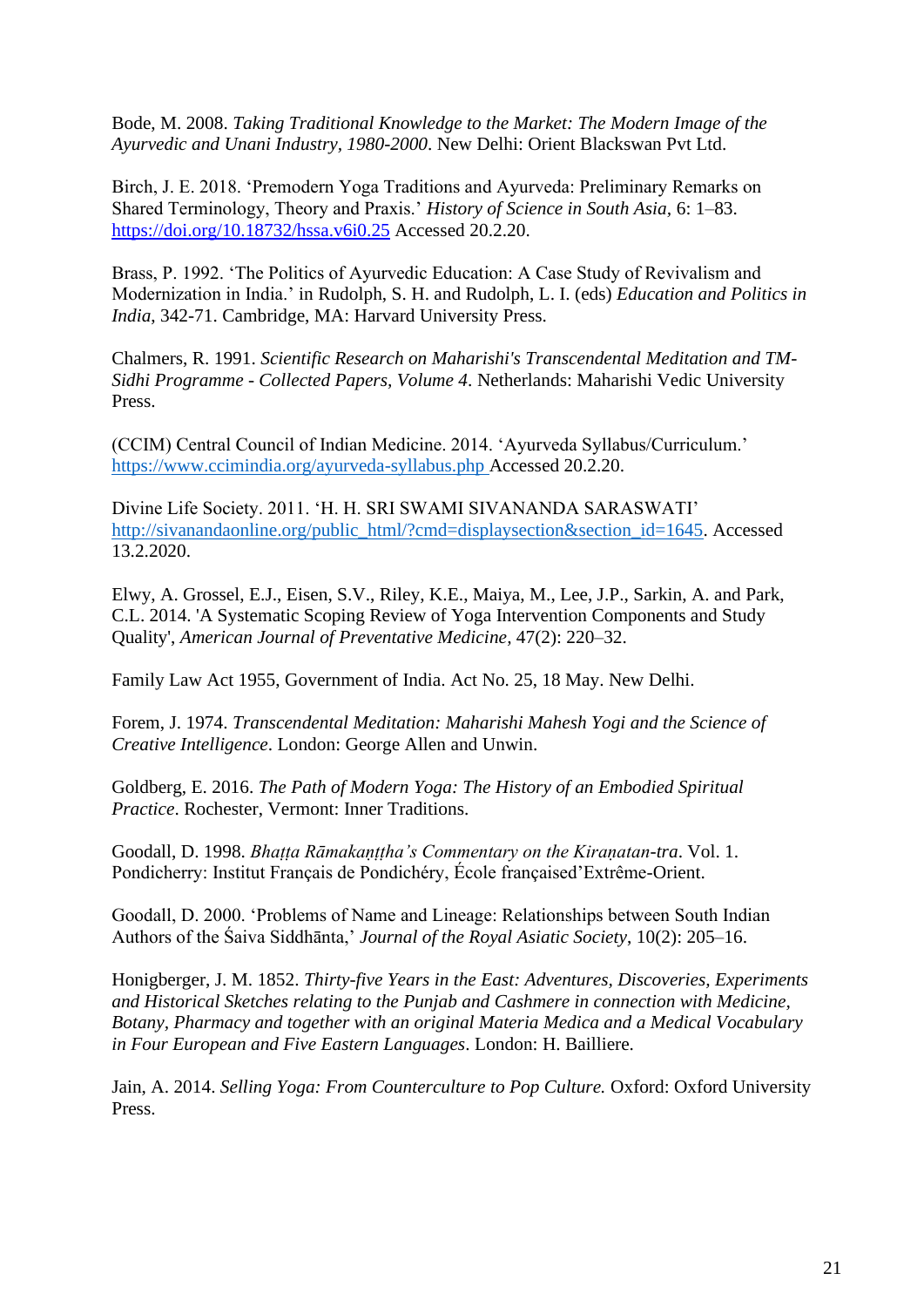Jeannotat, F. 2008. 'Maharishi Ayur-Ved: A Controversial Model of Global Ayurveda', in Wujastyk, D. and Smith, F.M. (eds), *Modern and Global Ayurveda: Pluralism and Paradigms,* 285-308. Albany, NY: SUNNY.

Jeter, P. E., Slutsky, J., Singh, N., and Khalsa, S. B. 2015. 'Yoga as a therapeutic Intervention: A bibliometric analysis of published research studies from 1967 to 2013,' *Journal of Alternative and Complementary Medicinde,* 21(10): 586-592.

Kakar, S. 1982. *Shamans Mystics and Doctors*. Chicago: Chicago University Press.

Kędzia, I. B. 2017. 'Mastering Deathlessness.' *History of Science in South Asia,* 5(2): 121– 142.<https://doi.org/10.18732/hssa.v5i2.16> Accessed 20.2.20.

Khalikova, V. 2018. 'Medicine and the Cultural Politics of National Belongings in Contemporary India Medical Plurality or Ayurvedic Hegemony?' *Asian Medicine,* 13(1-2): 198–221.

Kothari, D. S. 1975. 'Seminar on Yoga, Science and Man' 14-16 March. New Delhi: CCRIMH.

Lambert, H. 2018. 'Indian Therapeutic Hierarchies and the Politics of Recognition' *Asian Medicine,* 13(1-2): 115-133.

Langford, J. M. 2002. *Fluent Bodies: Ayurvedic Remedies for Postcolonial Imbalance.* London: Duke University Press.

Leslie, C. (ed) 1998. *Asian Medical Systems: A Comparative Study.* Berkeley: University of California Press.

Maas, P. A. 2007-8. 'The Concepts of the Human Body and Disease in Classical Yoga and Āyurveda.' *Wiener Zeitschrift für die Kunde Südasiens / Vienna Journal of South Asian Studies,* 51: 125–162.

McCartney, P. 2019 'Stretching into the Shadows: Unlikely Alliances, Strategic Syncretism, and De-Post-Colonizing Yogaland's "Yogatopia(s)"' *Asian Ethnology* 78(1): 373-401.

Maharishi, M. Y. 1968. *Science of Being and Art of Living, Transcendental Meditation*. New York: Penguin.

Maharishi International University. 1998. *Scientific Research on The Maharishi Technology of the Unified Field: The Transcendental Meditation and TM-Sidhi Program - One Program to Develop All Areas of Life.* Fairfield, IA: Maharishi International University Press.

Malnak vs. Yogi, 440F. Supp. 1284, 1322 (NJ 1977).

Meulenbeld, G. J. 1999-2002. *A History of Indian Medical Literature*. Groningen: E. Forsten.

Ministry of AYUSH. 2020. 'About the Ministry.' Ministry of AYUSH. <http://ayush.gov.in/about-us/about-the-ministry> Accessed 20.2.20.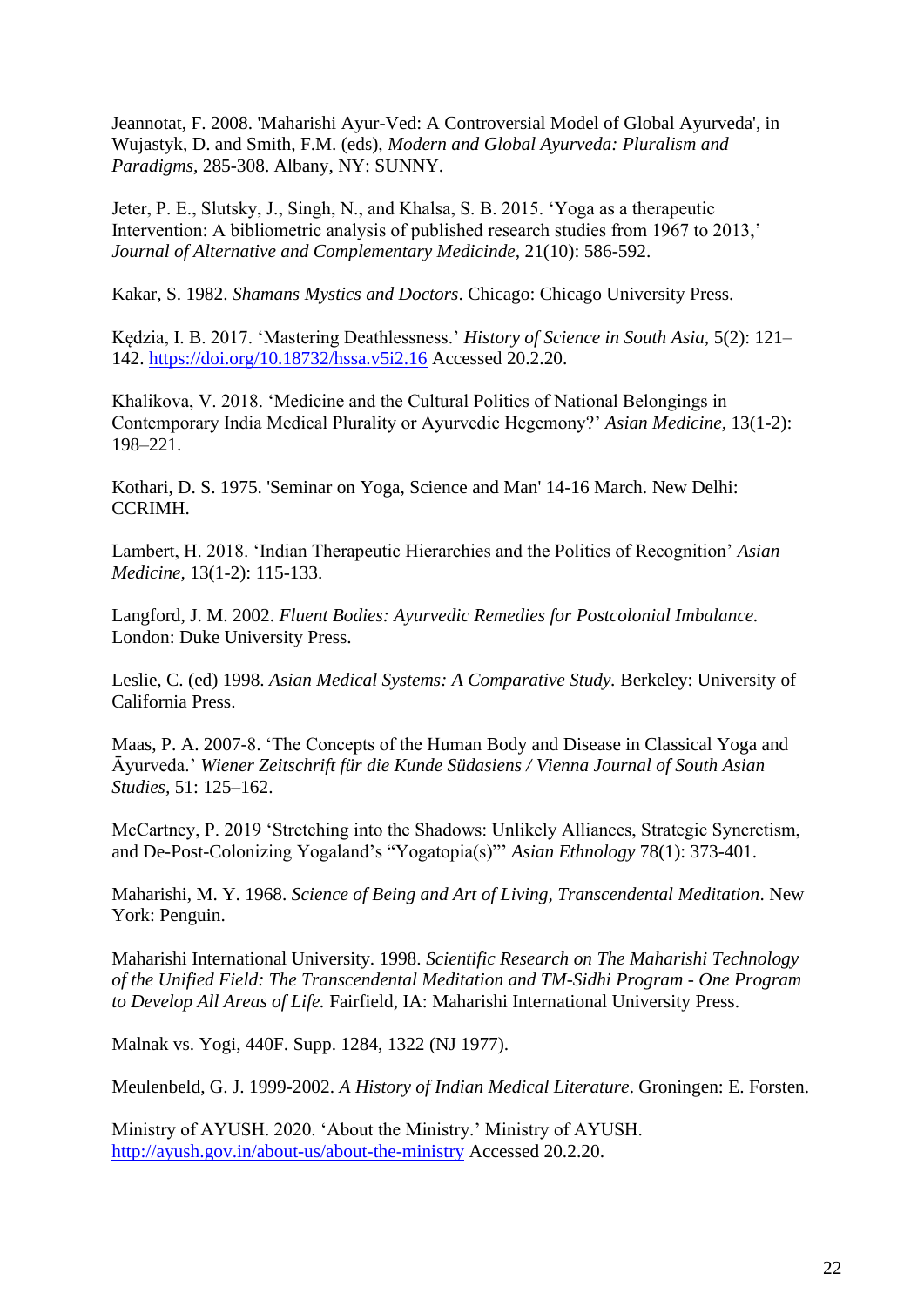Modi, N. 2019. 'Yoga is both ancient and modern. It is constant and evolving: PM Modi' 21 June. [https://www.narendramodi.in/text-of-pm-s-speech-at-the-celebrations-of-5th](https://www.narendramodi.in/text-of-pm-s-speech-at-the-celebrations-of-5th-international-yoga-day-in-ranchi-545439)[international-yoga-day-in-ranchi-545439.](https://www.narendramodi.in/text-of-pm-s-speech-at-the-celebrations-of-5th-international-yoga-day-in-ranchi-545439) Accessed 13.2.2020.

Narayan, K. 1989. *Storytellers, Saints and Scoundrels: Folk Narrative in Hindu Religious Teaching*. Philadelphia, PA, USA: University of Pennsylvania Press.

Nanda, M. 2005. 'Perspective: Is India a science superpower?' *Frontline,* 22(19): 10-23.

Nanda, M. 2009. *The God Market: How Globalization Is Making India More Hindu*. New York: Monthly Review Press.

Nathoo, A. 2016. 'Initiating therapeutic relaxation in Britain: a twentieth-century strategy for health and wellbeing.' *Palgrave Communications* vol. 2, 16043. <https://doi.org/10.1057/palcomms.2016.43> Accessed 20.2.20

Newcombe, S. 2012. 'Global Hybrids? 'Eastern Traditions' of Health and Wellness in the West.' in Nair-Venugopal, S. (ed) *The Gaze of the West and Framings of the East*, 202–17. New York: Palgrave Macmillan.

Newcombe, S. 2017a. 'The Revival of Yoga in Contemporary India.' in *Oxford Research Encyclopaedia of Religion*. <https://doi.org/10.1093/acrefore/9780199340378.013.253> 20.2.20.

Newcombe, S. 2017. 'Yogis, Ayurveda and Kayakalpa– The Rejuvenation of Pandit Malaviya', *History of Science in South Asia,* 5(2): 85–120. DOI: 10.18732/hssa.v5i2.29.

Newcombe, S. (forthcoming), 'Yoga in Modern India', in Salguero, S. and Stanley-Baker, M. (eds), *Religion and Medicine in Asia*. Manchester, Manchester University Press.

Pathak-Narain, P. 2017. *Godman to Tycoon: The Untold Story of Baba Ramdev*. New Delhi: Juggernaut.

Patwardhan, A. R. 2016. 'Yoga Research and Public Health: Is Research Aligned With The Stakeholders' Needs?' *Journal of Primary Care & Community Health,* 8(1): 31-6.

Paul, N. C. 1851. *A treatise on the yoga philosophy*. Benares: Recorder Press.

PTI 2018. 'Integration of Ayush in health services a priority in India: Sripad Yesso Naik' *Economic Times of India.* 1 Sep. [https://economictimes.indiatimes.com/news/politics-and](https://economictimes.indiatimes.com/news/politics-and-nation/integration-of-ayush-in-health-services-a-priority-in-india-sripad-yesso-naik/articleshow/65637039.cms?from=mdr)[nation/integration-of-ayush-in-health-services-a-priority-in-india-sripad-yesso](https://economictimes.indiatimes.com/news/politics-and-nation/integration-of-ayush-in-health-services-a-priority-in-india-sripad-yesso-naik/articleshow/65637039.cms?from=mdr)[naik/articleshow/65637039.cms?from=mdr.](https://economictimes.indiatimes.com/news/politics-and-nation/integration-of-ayush-in-health-services-a-priority-in-india-sripad-yesso-naik/articleshow/65637039.cms?from=mdr) 13.2.2020.

Poddar, S. 2010. *Patanjali Yog Part I* (3rd ed.). Hardiwar: Patanjali Yog Peeth (UK) Trust.

Priya, R. 2005. 'Public Health Services in India: A Historical Perspecitive' in Gangolli, L., Duggal, R. and Shukla, A. (eds) *Review of Healthcare in India* 41-74*.* Mumbai: Cehat.

Priya, R. 2012. 'AYUSH and Public Health: Democratic Pluralism and the Quality of Health Services', in Sujatha, V. and Abraham, L. (eds), *Medical Pluralism in Contemporary India*, 103-29. Hyderabad: Orient BlackSwan.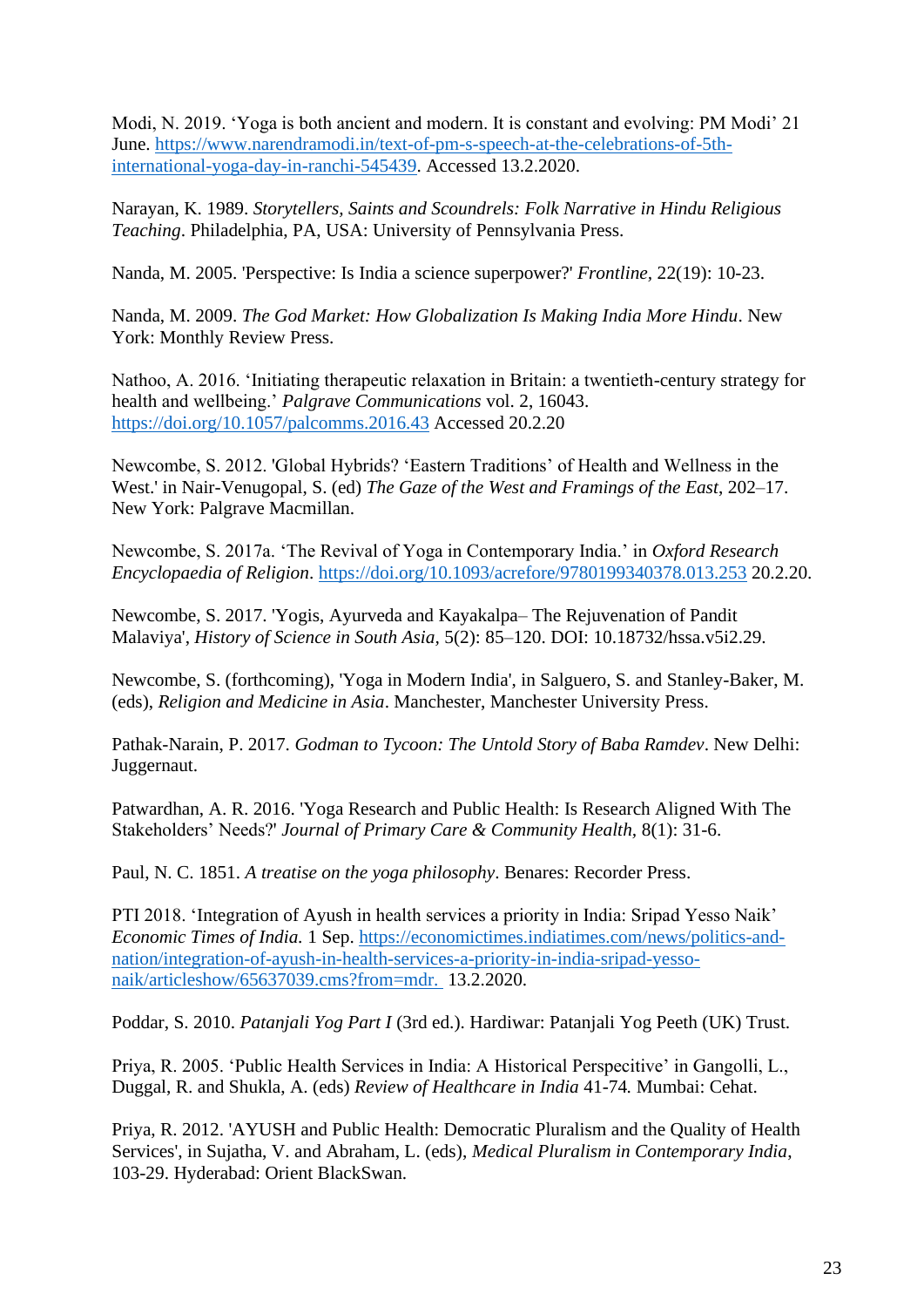Ramdev, S. 2009. *Prāṇāyāma Rahasya (with Scientific Factual Evidence)*. Hardwar: Divya Prakashan.

Rodrigues, S. 2008. *Life of Shri Yogendra: The Householder Yogi*. Mumbai: The Yoga Institute.

Sheldon, V. 2020. 'Vitality, Self-healing and Ecology: The Flow of Naturopathic Thought Across the United States and India', *Society and Culture in South Asia,* 6(1): 121-43.

Slatoff, Z. 2017. 'Seeds of Modern Yoga: the Confluence of Yoga and Ayurveda in the Āyurvedasūtra' *Ayuryog Blogpost.* [http://ayuryog.org/blog/seeds-modern-yoga-confluence](http://ayuryog.org/blog/seeds-modern-yoga-confluence-yoga-and-ayurveda-āyurvedasūtra)[yoga-and-ayurveda-%C4%81yurvedas%C5%ABtra.](http://ayuryog.org/blog/seeds-modern-yoga-confluence-yoga-and-ayurveda-āyurvedasūtra) Accessed 20.2.20.

Singleton, M. 2010. *Yoga Body: The Origins of Modern Posture Practice.* New York: Oxford University Press.

Sivaramakrishnan, K. 2006. *Old Potions, New Bottles: Recasting Indigenous Medicine in Colonial Punjab (1850-1945)*. Hyderabad: Orient Longman.

Sujatha, V. and Abraham, L. (eds) 2012. *Medical Pluralism in Contemporary India*. Hyderabad: Orient BlackSwan.

Sujatha, V. 2003. *Health by the People: Sociology of Medical Lore*. New Delhi: Rawat Publications.

Sujatha, V. 2012. 'The Patient as Knower: Principle and Practice in Siddha Medicine', in Sujatha, V. and Abraham, L. (eds), *Medical Pluralism in Contemporary India*, 77-102. Hyderabad: Orient BlackSwan.

Sujatha, V. 2020. 'Globalisation of South Asian Medicines: Knowledge, Power, Structure and Sustainability' *Society and Culture in South Asia,* 6(1): 7-30.

S-VYAS (Swami Vivekananda Yoga Anusandhana Samsthana) 2020. 'About Us: International Journal of Yoga'<http://www.ijoy.org.in/aboutus.asp> Accessed 13.2.2020.

Thamotharamphilly, C. 1897. *The Comparison of Animal Magnetism or Hypnotism with the Yoga System of the Hindus*. Colombo, Ceylon: Ceylon Independent Press.

Tidrick, K. 2006. *Gandhi: A Political and Spiritual Life*. London: I. B. Tauris.

United Nations. 2014. 'Resolution 69/131. International Day of Yoga' General Assembly. 11 December. [https://undocs.org/A/RES/69/131.](https://undocs.org/A/RES/69/131) Accessed 13.2.2020.

Usman, M. (ed.) 1923. 'The Report of the Committee on the Indigenous Systems of Medicine, Madras [1921–1923].' Madras: Government of Madras, Ministry of Local Self-Government, Committee on the Indigenous Systems of Medicine.

Warrier, M.. 2011. 'Modern Ayurveda in Transnational Context.' *Religion Compass* 5(3): 80–93.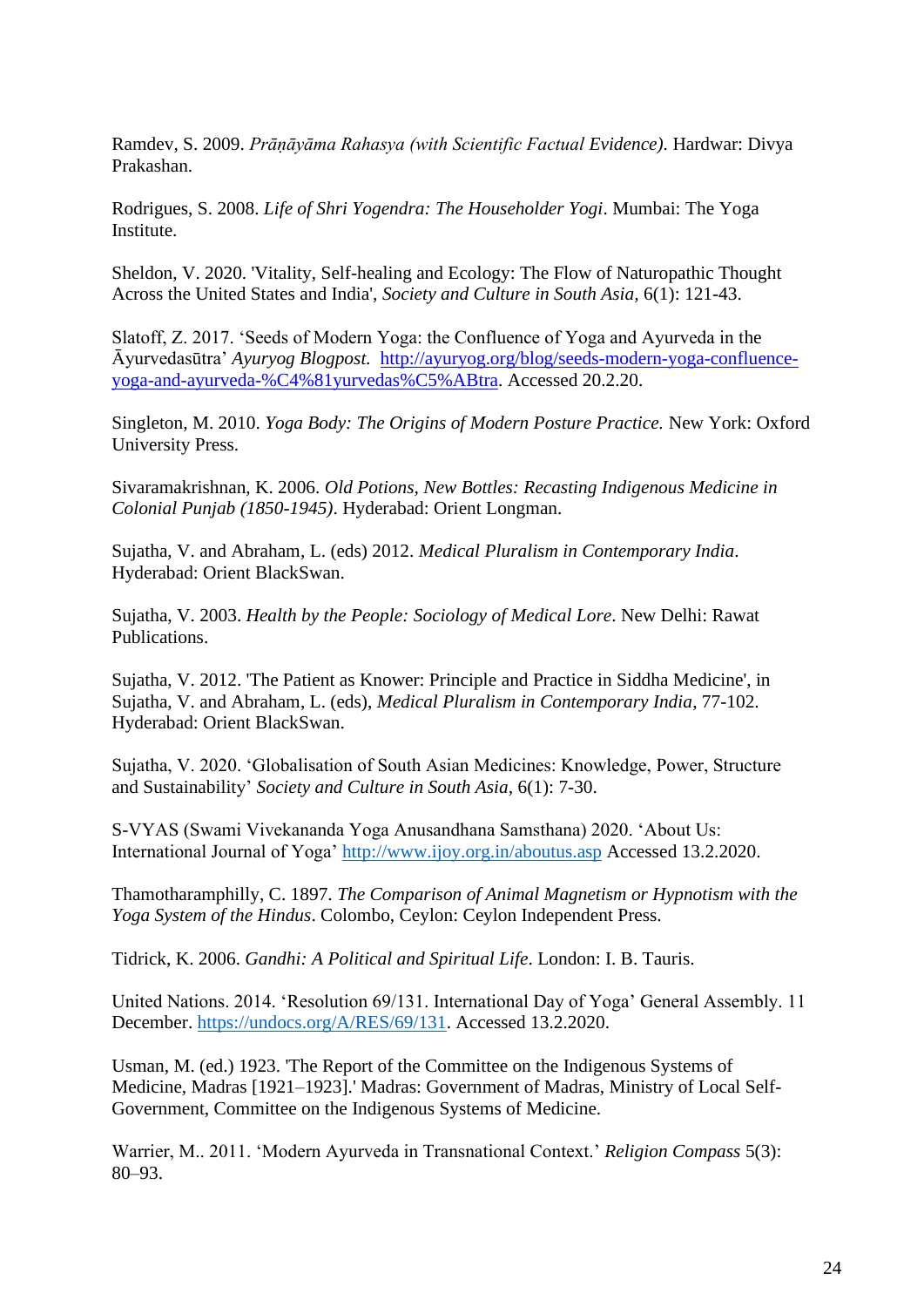Webster, N. 2012. 'Maharishi inspired Beatles but died leaving £2b and rape rumours' *The Mirror Online.* 7 Feb 2008. Updated 27 Jan. [https://www.mirror.co.uk/3am/celebrity](https://www.mirror.co.uk/3am/celebrity-news/maharishi-inspired-beatles-but-died-leaving-292433)[news/maharishi-inspired-beatles-but-died-leaving-292433.](https://www.mirror.co.uk/3am/celebrity-news/maharishi-inspired-beatles-but-died-leaving-292433) Accessed 20.2.20

Weiss, R. S. 2009. *Recipes for Immortality: Medicine, Religion and Community in South India*. New York: Oxford University Press.

Wujastyk, D. 2015. 'On Perfecting the Body. Rasāyana in Sanskrit Medical Literature.' *Aion,*  xxxvi: 55–77.

Wujastyk, D. and Smith, F. M. (eds) 2008. *Modern and Global Ayurveda: Pluralism and Paradigms*. Albany: SUNY Press.

Wujastyk, D. 2003. *The Roots of Ayurveda: selections from Sanskrit medical writings*. London: Penguin.

Wujastyk, D. 2008. 'The Evolution of Indian Government Policy on Ayur-veda in the Twentieth Century.' in Wujastyk, D. and Smith, F. M. (eds) *Modern and Global Ayurveda: Pluralism and Paradigms*, 43-76. New York: SUNNY University Press.

Wujastyk, D.. 2011. 'The Path to Liberation through Yogic Mindfulness in Early Ayurveda' in White, D. G. (ed), 31-42. *Yoga in Practice*, Princeton: Princeton University Press.

Zimmermann, F. 1992. 'Gentle Purge: The Flower Power of Ayurveda.' In Leslie, C. and Young, A. (eds) *Paths to Asian Medical Knowledge: A Comparative Study*, 209-23. Delhi: Munshiram Manoharlal.

Zimmerman, F. 2016. 'Rasāyana today on the market of proprietary medicines', *AyurYog workshop: Rejuvenation, longevity, immortality. Perspectives on rasāyana, kāyakalpa and bcud len practices*. Held at the University of Vienna.

Zysk, K. 200 [1991]. *Asceticism and Healing in Ancient India: Medicine in the Buddhist Monastery.* Delhi: Motilal Banarsidass Publishers.

Zysk, K. 2001. 'New Age Āyurveda or What Happens to Indian Medicine When It Comes to America,' *Traditional South Asian Medicine,* 6: 10–26.

 $1$ <sup>1</sup> This chapter was financially supported by the European Union's Horizon 2020 research and innovation programme under grant agreement No.639363 (AYURYOG).

 $^2$  There are suggestions that some early ayurvedic institutions might have included Patañjali in their syllabuses for *vaidya*s. For example, the Mumbai-based Prabhuram Ayurvedic College (established in 1896 as the Aryan Medical College), claims to have been teaching this from the late nineteenth century (Ayurved Sadhana 2018).  $3$  The Maharishi's organisations are vast and varied – at the time of his death he was worth an estimated £2billion (Webster 2012). Most associated organisations are prefaced by the title 'Maharishi' and or 'Vedic' and or with 'TM/Transcendental Meditation' but there are some notable exceptions, e.g. The Natural Law Party (a political party est. 1992), the Global Financial Capital of New York (established 2007) and the Global Country of World Peace (established in 2000, which currently has physical locations in the USA, Ireland and The Netherlands).